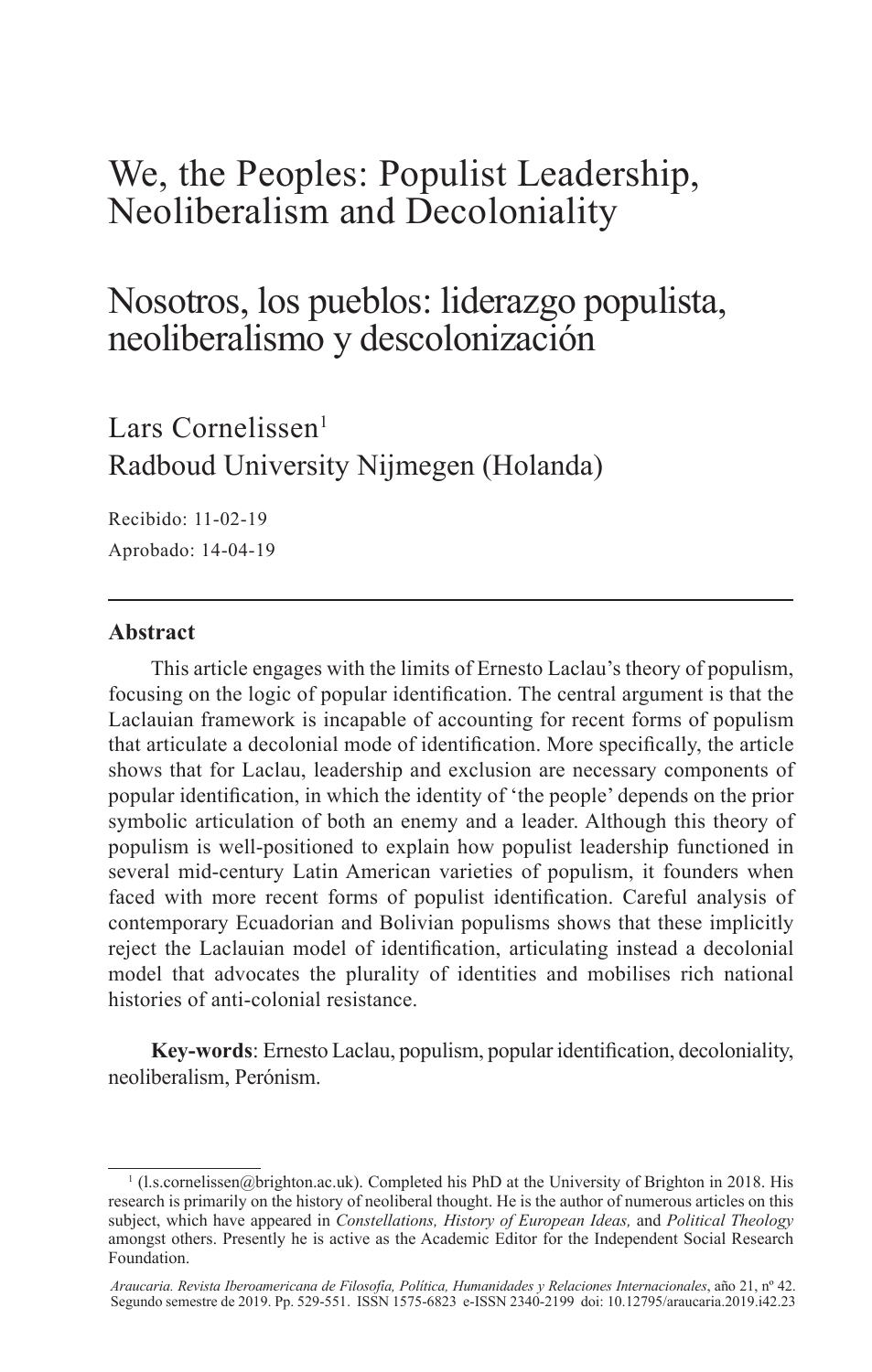#### **Resumen**

Este artículo aborda los límites de la teoría del populismo de Ernesto Laclau centrándose en la lógica de la identificación popular. El argumento central es que el marco laclauiano es incapaz de dar cuenta de formas recientes de populismo que articulan un contexto de identificación descolonizador. Más específicamente, el artículo muestra que para Laclau el liderazgo y la exclusión son componentes necesarios de la identificación popular, en la que la identidad de "el pueblo" depende de la articulación simbólica previa de un enemigo y un líder. Aunque esta teoría populista es suficiente para explicar cómo se articula el liderazgo populista en distintas modalidades populistas latinoamericanas de mediados de siglo, zozobra cuando se enfrenta a formas más recientes de identificación populista. Un análisis cuidadoso de los populismos ecuatorianos y bolivianos contemporáneos muestra que éstos rechazan implícitamente el modelo laclauiano de identificación, articulando en cambio un modelo descolonizador que defiende la pluralidad de identidades y moviliza historias nacionales vivas de resistencia anticolonial.

**Palabras-clave**: Ernesto Laclau, populismo, identificación popular, descolonización, neoliberalismo, peronismo.

## **Introduction**

Populism is proving to be one of the key problems of early 21<sup>st</sup>-century theory and politics. As across the globe populist movements, left- and rightwing alike, are gaining traction the scholarly community is scrambling to make sense of this phenomenon and to register its implications. Accordingly, theories of populism abound even as received theoretical frameworks are being reconsidered in the face of the populist challenge.

One hugely influential theorist of populist politics was the late Ernesto Laclau (1935-2014), who dedicated the last ten years or so of his life to reconceptualising populism. Setting out to rescue the concept from its negative connotations, the Argentinian philosopher succeeded at forging a generative theory of populism, forwarded most prominently in his 2005 book *On Populist Reason*. The analytical framework presented there soon became the key theoretical reference point for a variety of self-consciously populist movements, figures, and parties, including SYRIZA in Greece, Podemos in Spain, and Jean-Luc Mélenchon in France. It has similarly inspired a plethora of publications, both scholarly and political, on populism. This body of literature encompasses work by his long-standing collaborator and interlocutor, Chantal Mouffe (2005; 2018), studies in populist discourse undertaken by his followers and former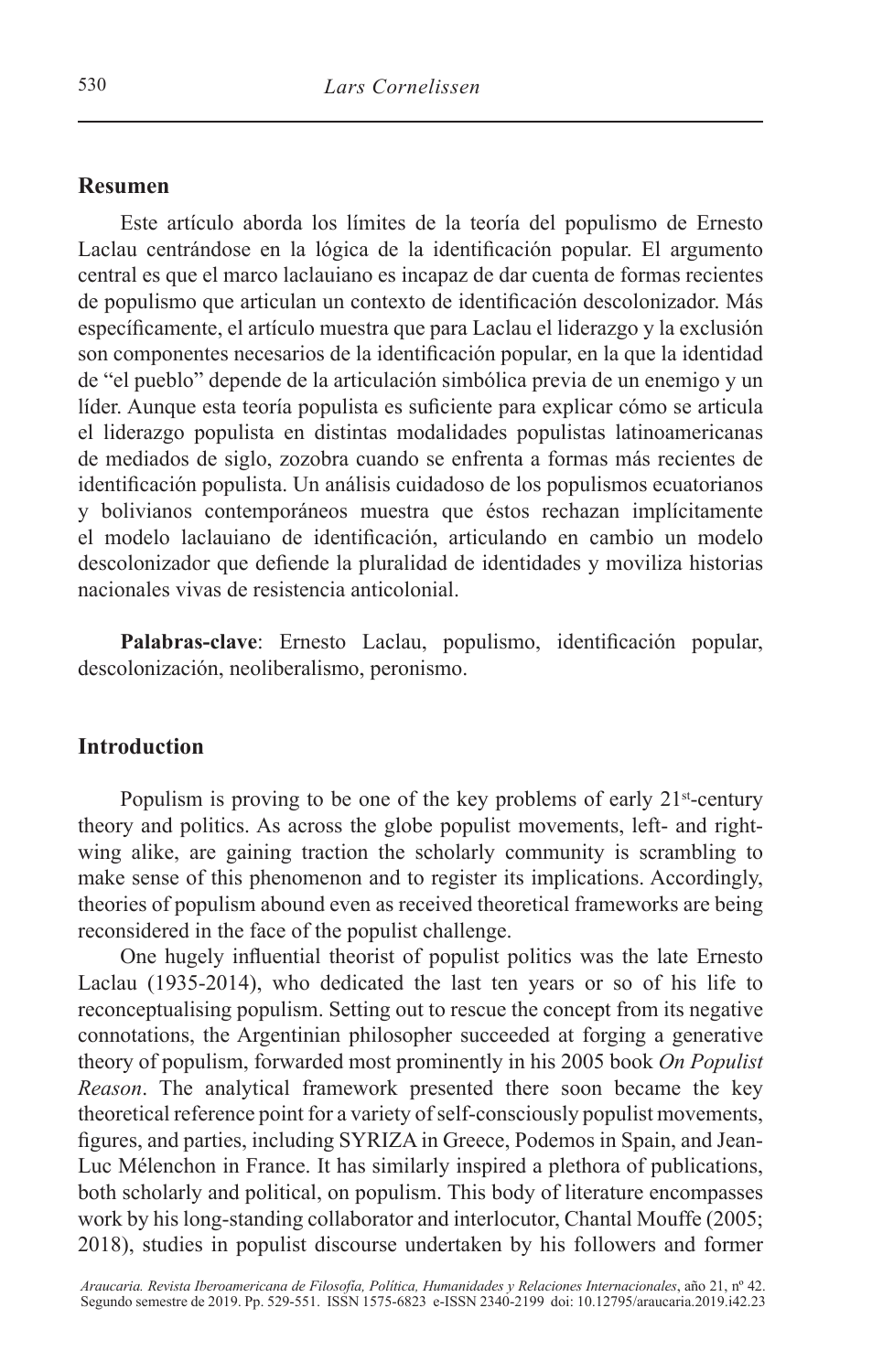students (e.g. Katsambekis 2017; Stavrakakis et al. 2017), as well as critiques from a variety of angles (e.g. Gauna 2017; Villacañas Berlanga 2010; Žižek 2006).

The present essay addresses itself to one particular aspect of Laclau's theory of populism: the role it assigns to the figure of the leader, whose name and identity serve, in Laclau's view, as a key component of the process of populist identification. The leader functions, in other words, as the glue that holds a populist movement together, the identity of the movement being invested in his or her name, which in turn becomes the name of the movement. My argument is that, although it is capable of explaining several historical instances of populist identification, the Laclauian framework reaches its limits when confronted with certain contemporary forms of populism, particularly those that, over the past decade or so, have come out of Bolivia and Ecuador. Indeed, rather than investing themselves in the category of leadership, with its necessarily unitarian tendencies, these populisms are grounded in a pluralist understanding of identity, according to which the people is always already plural—made up of peoples, in the plural, that cannot be reduced to one (national) identity. It will be argued that this pluralist conception of popular identification has its roots in a decolonial tradition that sits at odds with the decidedly European pedigree of Laclau's philosophical background.

The essay is structured as follows. In the first section I trace the contours of Laclau's theory of populism, focusing particularly on the role assigned therein to the concept of the leader. In the second I reflect on the populist strategy of Juan Perón, who is often cited as an example of populist leadership as Laclau sees it. I suggest that more than being merely an example of the Laclauian framework, Perónism is its paradigm, forming the historical anchor of Laclau's thinking. In the third, I turn to Bolivian and Ecuadorian populism in order to begin articulating a critique of the Laclauian model. On the basis of an engagement with both nations' constitutions, I suggest that the pluralist understanding of popular identity that underpins them poses a challenge to Laclau's theory. In concluding the essay, I reflect briefly upon the theoretical and political implications of my contention.

#### **Laclau's Conception of Leadership**

In order to explain Laclau's conception of leadership, and where it sits in his theory of populism, I will first have to introduce several key concepts that underpin the Laclauian framework. In doing so, however, I will not be able to do justice to the rich complexity of Laclau's philosophical system2 . For my

 $2$  For critical and introductory texts on Laclau's philosophy, see for instance Critchley  $\&$  Marchart

*Araucaria. Revista Iberoamericana de Filosofía, Política, Humanidades y Relaciones Internacionales*, año 21, nº 42. Segundo semestre de 2019. Pp. 529-551. ISSN 1575-6823 e-ISSN 2340-2199 doi: 10.12795/araucaria.2019.i42.23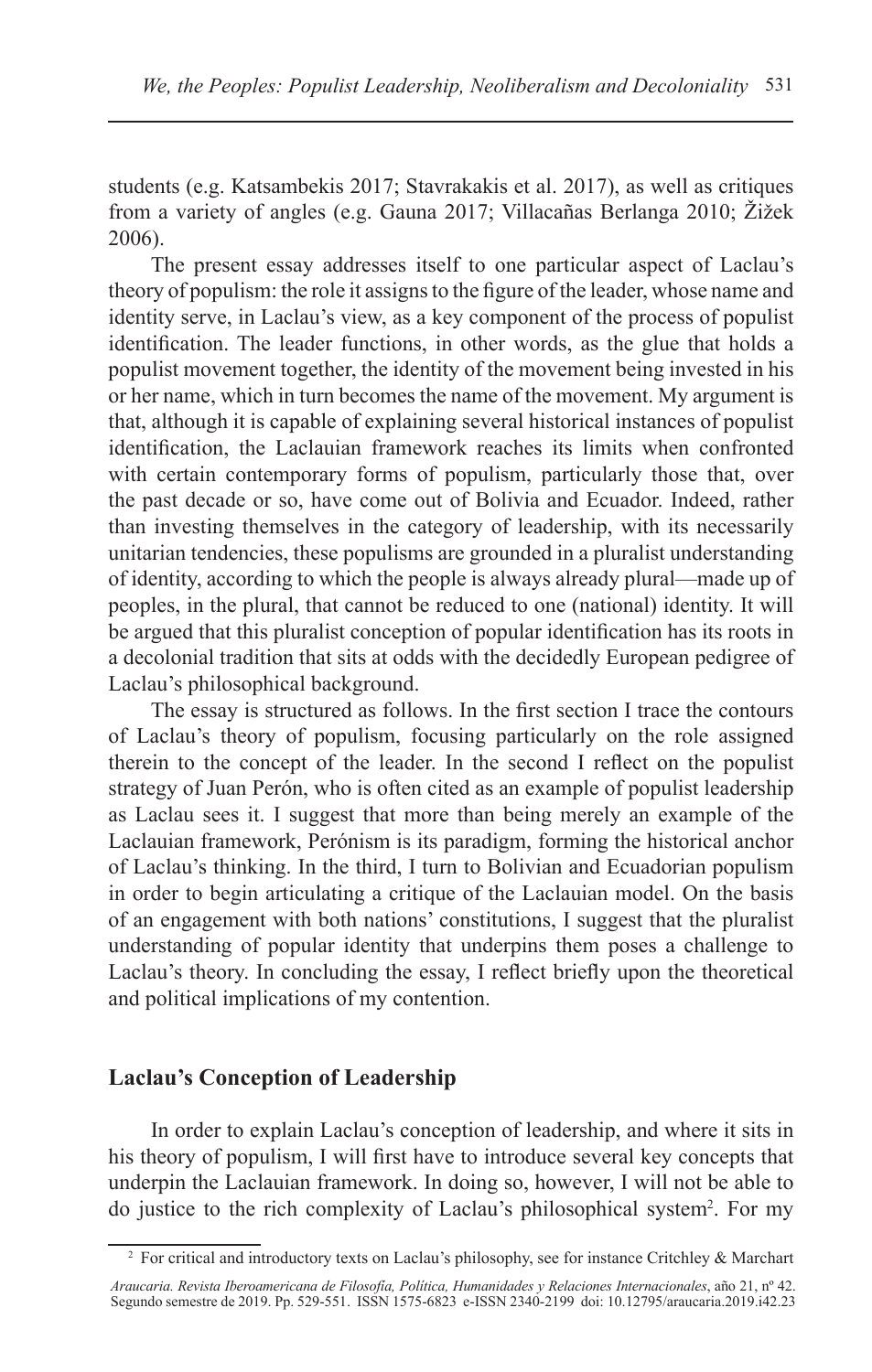present purposes, however, it suffices to offer a brief summary of the theory of popular identification as presented in *On Populist Reason* and several related writings.

It should first be noted that for Laclau, the concept of populism does not signify a certain ideological doctrine or a determinate political agenda. It is not a movement with easily identifiable characteristics or even a style of politics, which would see politicians on either fringe of the political spectrum rail against immigration, the European Union or the ruling élites, as the case may be. Rather, populism signifies a logic that underpins *all* political life, referring to an ontological register rather than an ideological one. Populist politics, differently put, is not defined by its (ideological) content but by its (ontological) form. In Laclau's words: "we could say that a movement is not populist because in its politics or ideology it presents actual *contents* identifiable as populistic, but because it shows a particular *logic of articulation* of those contents—whatever those contents are" (Laclau 2005b, 33). What, then, is meant by a populist 'logic of articulation' and what does it entail?

The most elementary building-block of Laclau's theory of populism is the concept of social demands. A social demand, for Laclau, is quite simply an appeal, put forward by any given social group, for a change in policy. Emerging from a failure by the authorities to meet the needs, desires or preferences of the populace, a social demand indexes a certain lack: a lack of provision, of receptivity, of efficiency. Since the social order is never entirely in harmony with itself, social demands are an inevitable feature of social life. After having been issued, a social demand may travel several different paths. It could be resolved by the authorities, for instance, who might allocate more resources to the issue or change its policy as requested. Equally, the campaign might lose momentum, causing the demand to peter out. Should the social demand remain unsatisfied, however, it may come to exist within a larger field of similarly unsatisfied demands, and whilst each of these may revolve around a different matter altogether, they are united in their remaining unresolved. At this point, it is possible (though not inevitable) for a number of such unsatisfied social demands to be articulated together, as the social groups in question realise that there exists what Laclau terms "an *equivalential* relation" (2005a, 73) between their various demands. What ties them together, in other words, is their opposition to the authorities, potentially resulting in "a widening chasm separating the institutional system from the people" (Laclau 2005a, 74).

At this point, the conditions are in place for a populist collective to emerge, born out of a series of unsatisfied demands and subjectified in opposition to the authorities. Let me quote Laclau at some length:

<sup>2004;</sup> Devenney 2004; Howarth 2015; Marchart 2007, ch. 6.

*Araucaria. Revista Iberoamericana de Filosofía, Política, Humanidades y Relaciones Internacionales*, año 21, nº 42. Segundo semestre de 2019. Pp. 529-551. ISSN 1575-6823 e-ISSN 2340-2199 doi: 10.12795/araucaria.2019.i42.23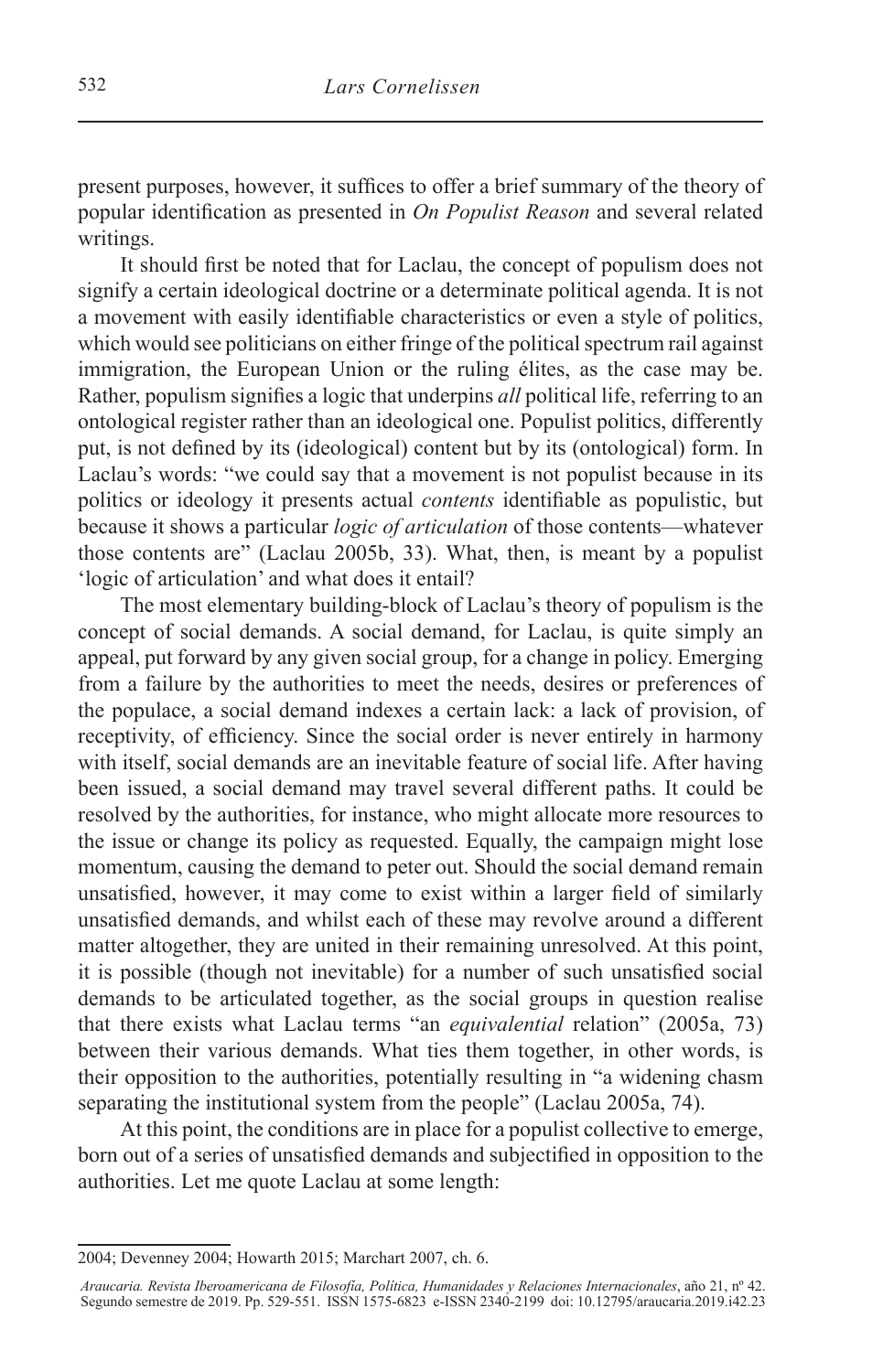So we have here the formation of an internal frontier, a dichotomization of the local political spectrum through the emergence of an equivalential chain of unsatisfied demands. The *requests* are turning into *claims*. We will call a demand which, satisfied or not, remains isolated a *democratic demand*. A plurality of demands which, through their equivalential articulation, constitute a broader social subjectivity we will call *popular demands*—they start, at a very incipient level, to constitute the 'people' as a potential historical actor. Here we have, in embryo, a populist configuration. We already have two clear preconditions of populism: (1) the formation of an internal antagonistic frontier separating the 'people' from power; and (2) an equivalential articulation of demands making the emergence of the 'people' possible. (Laclau 2005a, 74)

It is clear, then, that for Laclau a political movement is populist if it arose out of the articulation of several demands, united not in their positivity because they consist of the same content—but in their negativity—because they oppose the same enemy. What, it should now be asked, does this mean for populist identification? How, in other words, do popular demands result in a collective subjectivity that claims to be 'the people'?

For Laclau, processes of identification never take place in a vacuum, detached from the social field within which they arise. Identities, in other words, emerge within the social and, as a result, they gain their substance from the social. However, because, in Laclau's account, there exists no transcendental surplus outside of the social, any one identity exists in its positivity solely insofar as it *differs* from all other identities that constitute the totality of the social field. Identity, in a word, can only ever be differential.<sup>3</sup> In the process of popular identification, that is, in the establishment of 'the people', the logic of identification through differentiation passes through two key moments: the moment of antagonism and the moment of leadership. Let me look at each in turn.

Because, in Laclau's view, identification only ever takes place in and as a play of differences, the *totality* of all the differences that are implied in any one identity *itself* requires a constitutive outside, without which that totality would remain insubstantial. The totality of all differences is, in other words, itself dependent upon differentiation. However, that which functions as the totality's constitutive outside cannot itself be another mere difference, since that would make it simply another element of the totality. Rather, it must be an "*excluded* [element], something that the totality expels from itself in order to constitute itself" (Laclau 2005a, 70). This is what Laclau calls 'antagonism': the constitutive limit of all identification that is included only as exclusion (see Laclau 1996, 52).

In the case of popular identification, the role of the excluded element is fulfilled by the 'enemy' of 'the people', the oppositional party in defiance of

<sup>&</sup>lt;sup>3</sup> I have here concisely summarised a very complex and dense string of argumentation. For Laclau on identification, see especially Laclau 1996; 2005a, 69ff; and also Marchart 2007, ch. 6.

*Araucaria. Revista Iberoamericana de Filosofía, Política, Humanidades y Relaciones Internacionales*, año 21, nº 42. Segundo semestre de 2019. Pp. 529-551. ISSN 1575-6823 e-ISSN 2340-2199 doi: 10.12795/araucaria.2019.i42.23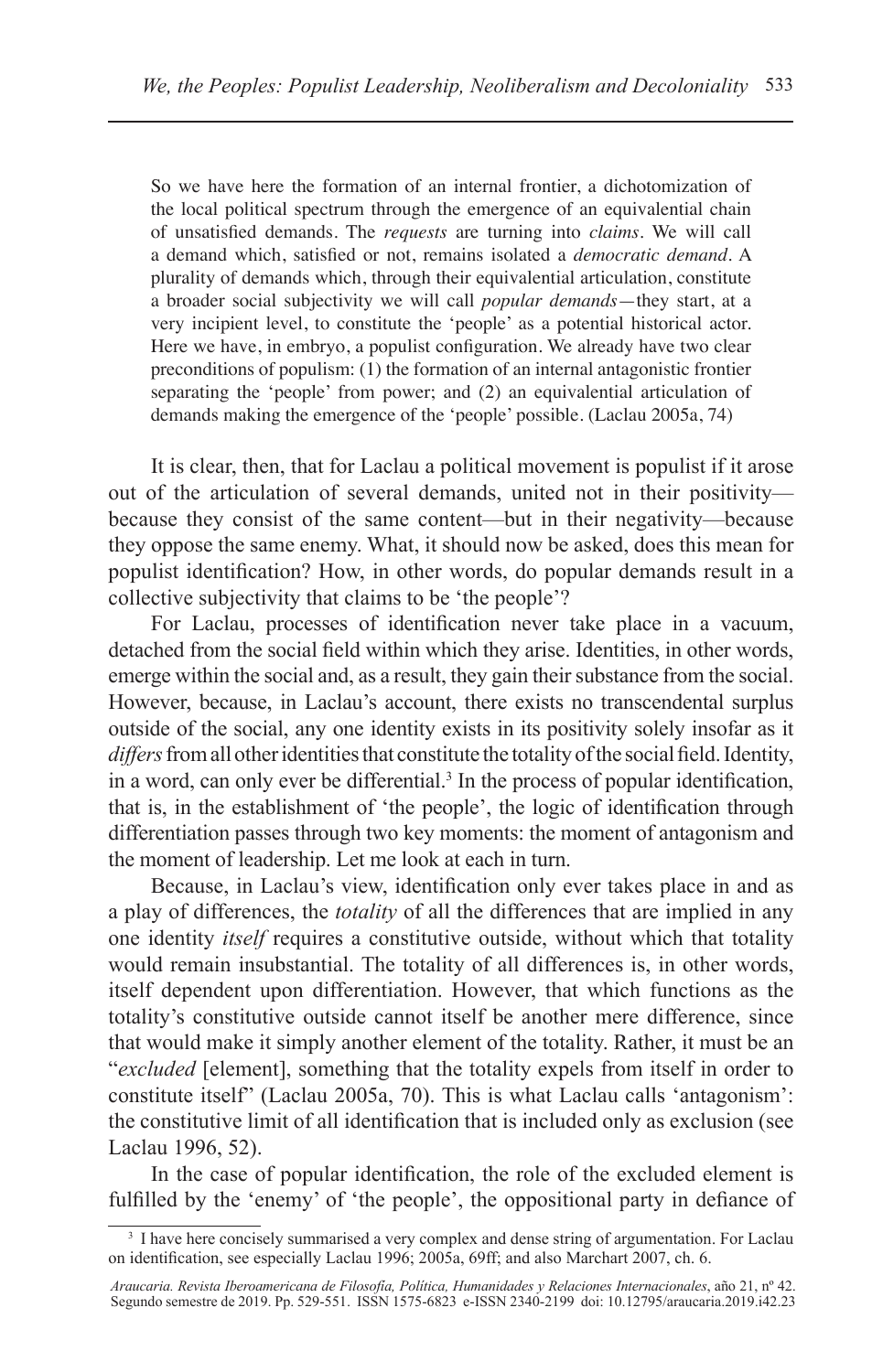which the various popular demands are articulated into a chain of equivalence. In Laclau's words:

This should be evident: for the equivalential chain to create a frontier within the social it is necessary somehow to represent the other side of the frontier. There is no populism without discursive construction of an enemy: the *ancien régime*, the oligarchy, the Establishment or whatever. (Laclau 2005b, 39)

This 'enemy' does not, of course, exist outside its being constituted by (and in) the process of popular identification: the two sides of the antagonistic frontier are mutually constitutive, functioning as each other's condition of possibility. The antagonistic moment, then, consists of the exclusion of a radical Other, whose otherness and exclusion are necessary for the establishment of the identity of 'the people'.

However, for a collection of social groups united through the logic of equivalence to become a 'people' in the proper sense of the word, identification through exclusion is not enough. The construction of an enemy is, as it were, a necessary but insufficient condition of popular identification. Indeed, if the establishment of an antagonistic frontier may be seen as the *negative* pole of popular identification, the question remains as to what constitutes its *positive* pole. Here the figure of the leader comes into play: the leader, on Laclau's account, is the figure whose very name completes the process of identification. Because this point is crucial to my overall argument, I shall unpack it in detail.

As noted above, the logic of equivalence articulates disparate and heterogeneous social demands, which come to form an equivalential chain not because their content is the same, but because, despite their differences, they are united in their opposition to the institutional system that has failed to address them. For Laclau, such a chain can maintain its coherence only when one of its links—that is, one particular social demand—comes to stand in for the whole chain. Although the popular demand thus consists of multiple social demands, it comes to be unified under the banner of only one of them. In order to be able to fulfil this role, the signifier that originally referred to one particular demand only must be 'emptied' of its particular content, such that it may become a placeholder for all the other elements of the equivalential chain. This is what Laclau calls an 'empty signifier' (see especially Laclau 1996, ch. 3; 2005a, ch. 5): a signifier that represents the totality of the popular demands and that, as a result, is at once particular (since it emerged from and as a particular social demand) and universal (since it stands in for the entire equivalential chain).

However, in the case of popular identification in its purest form (which, for Laclau, occurs at moments of total breakdown of the institutional order) the assemblage of heterogeneous demands that makes up the popular struggle is so vast that the role of the empty signifier cannot be fulfilled by one of its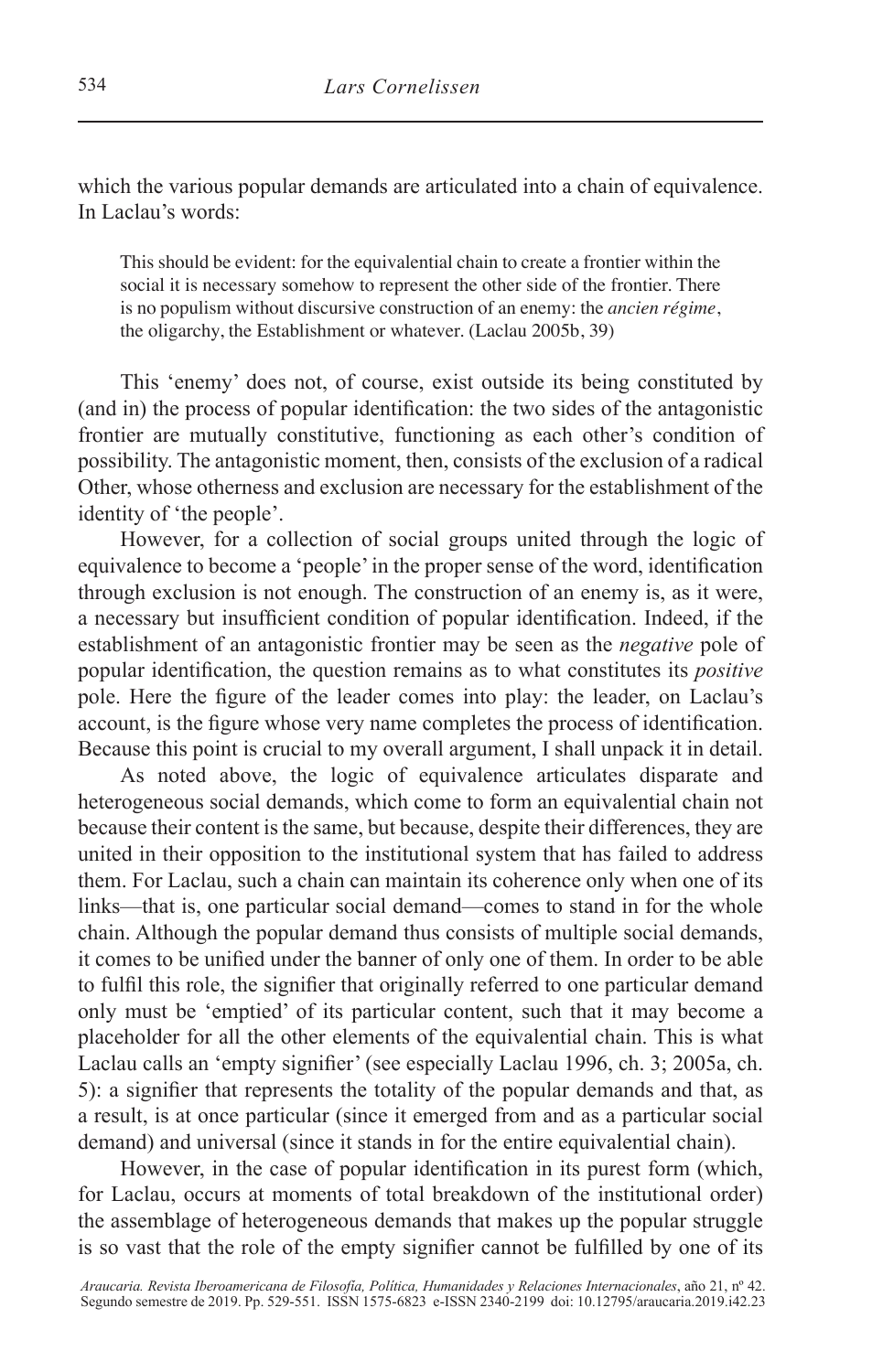constitutive demands, since these are, by their very nature, marked too strongly by their original particularity. At this point, the empty signifier that symbolises the equivalential chain as a whole must become a name rather than a demand, as the former can succeed where the latter must fail: it can render itself so empty that it can signify the totality of the popular struggle. Here is Laclau:

[I]f—given the radical heterogeneity of the links entering into the equivalential chain—the only source of their coherent articulation is the chain as such, and if the chain exists only in so far as one of its links plays the role of condensing all the others, in that case the unity of the discursive formation is transferred from the conceptual order (logic of difference) to the nominal one. This, obviously, is more the case in situations where there is a breakdown or retreat of the differential/institutional logic. In those cases, the name becomes the ground of the thing. An assemblage of heterogeneous elements kept equivalentially together only by a name is, however, necessarily a *singularity*. The less a society is kept together by immanent differential mechanisms, the more it depends, for its coherence, on this transcendent, singular moment. But the extreme form of singularity is an individuality. In this way, almost imperceptibly, the equivalential logic leads to singularity, and singularity to identification of the unity of the group with the name of the leader. (Laclau 2005a, 100; see also Laclau 2005b, 40)

Ontologically speaking, then, the concept of the leader is a limit concept, as it were: its function is to resolve the tension inherent in the logic of equivalence, which alone is incapable of producing a signifier 'empty' enough to bind all of the heterogeneous elements that constitute a truly popular movement. When the logic of populism is pushed to its (ontological) limits, in other words, leadership becomes its necessary cornerstone. Here again it should be emphasised that the relationship between the leader and 'the people' is one of co-constitution. Much like the enemy against which 'the people' defines itself, the leader does not pre-exist his or her being constituted *as part of* the larger process of popular identification. Moreover, the leader does not stand above, let alone outside, 'the people': he or she is an equal, a '*primus inter pares*', as Laclau (2005a, 161) would have it, whose qualities make them fit to lead but do not therewith make them superior.

Thus stands the philosophical defence of populist leadership. Although nobody has done more to unpack the ontological dimension of this concept, Laclau's basic contention that, in the final analysis, populist identification must pass through the figure of the leader has been echoed by many of his followers. Indeed, on an analytical register, many of Laclau's followers have come to view populist leadership as a crucial tool in the scholarly endeavour to study and map populist movements (e.g., García Agustín & Briziarelli 2018; Katsambekis 2017; Stavrakakis et al. 2017). On a strategic register, meanwhile,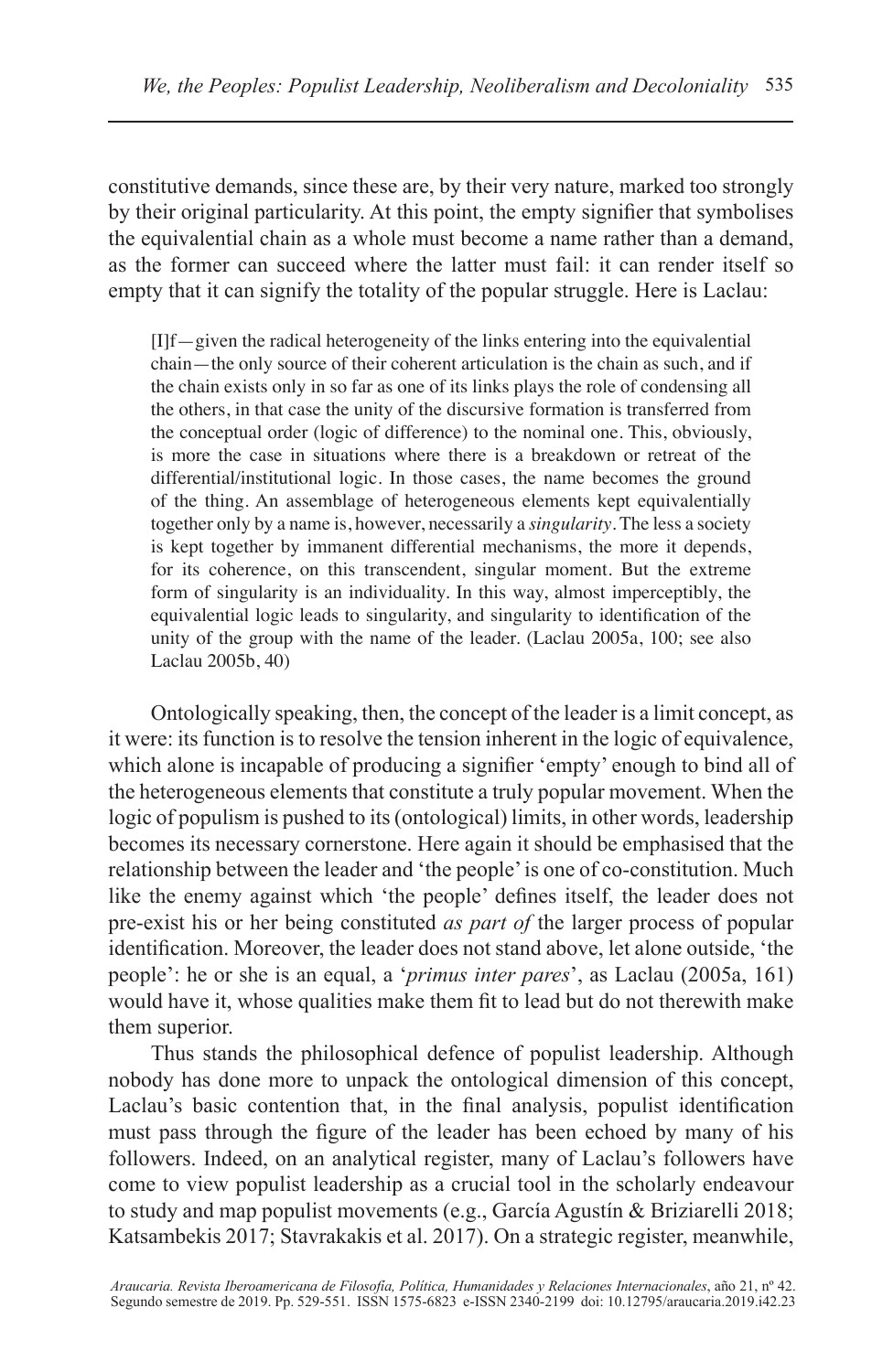those seeking to invigorate left-wing populism have come to see leadership as a necessary feature of the populist's arsenal. Thus, in a dialogue about the nature and political agenda of Podemos, Chantal Mouffe and Íñigo Errejón discuss the topic of 'charismatic leadership', arguing that despite its problematic connotations, leadership is a crucial feature of populist politics. Errejón opens this discussion by contending that charismatic leadership constitutes "the indispensable intellectual, moral, and affective glue of a new people", to which Mouffe responds that "[t]o turn heterogeneous demands into a collective will it's necessary to have a figure that can represent that unity, and I don't think there can be a populist moment without leadership, that's for sure" (Mouffe & Errejón 2016, 109). In her most recent book, *For a Left Populism*, Mouffe similarly argues that "the hegemonic operation of constructing a people requires an articulating principle to connect in a chain of equivalence the manifold democratic demands constituting the collective will", adding that "the figure of a leader" is one of the two forms this principle may take (2018, 70).

In sum, the Laclauian approach to populism rests on a complex theory of identification, according to which the process through which a 'people' constructs itself necessarily passes through two key moments: on the one hand, there must exist a relationship of antagonism to an enemy, whose exclusion as radically Other makes possible identification through differentiation; on the other hand, 'the people' must rally behind an empty signifier that can symbolise the popular struggle as a whole—which, in its purest form, is the name of a leader.

## **Leadership and Populism**

Having offered an overview of Laclau's theory of populism, I now wish to situate it against its historical background, which, in this case, means relating it to the populist politics of Juan Perón. It is in Peronism, I shall argue, that the Laclauian framework finds its paradigmatic expression. Accordingly, this framework is well-placed to explain and interpret instances of populism that resemble it, such as Varguism or, more recently, Chavism. My intention, however, is to prepare the ground for a discussion, pursued in the next section, of populisms that do *not* resemble the Peronist paradigm in the same way.

To begin, it is worth noting that Laclau himself once made it clear that his effort to theorise populism was, in essence, an effort to theorise a certain Latin American experience. Thus Laclau opens a revealing 1977 essay entitled 'Towards a Theory of Populism', published in his *Politics and Ideology in Marxist Theory*, by noting that "the concepts to be employed have been developed basically with Latin American experience in mind" (Laclau 1977,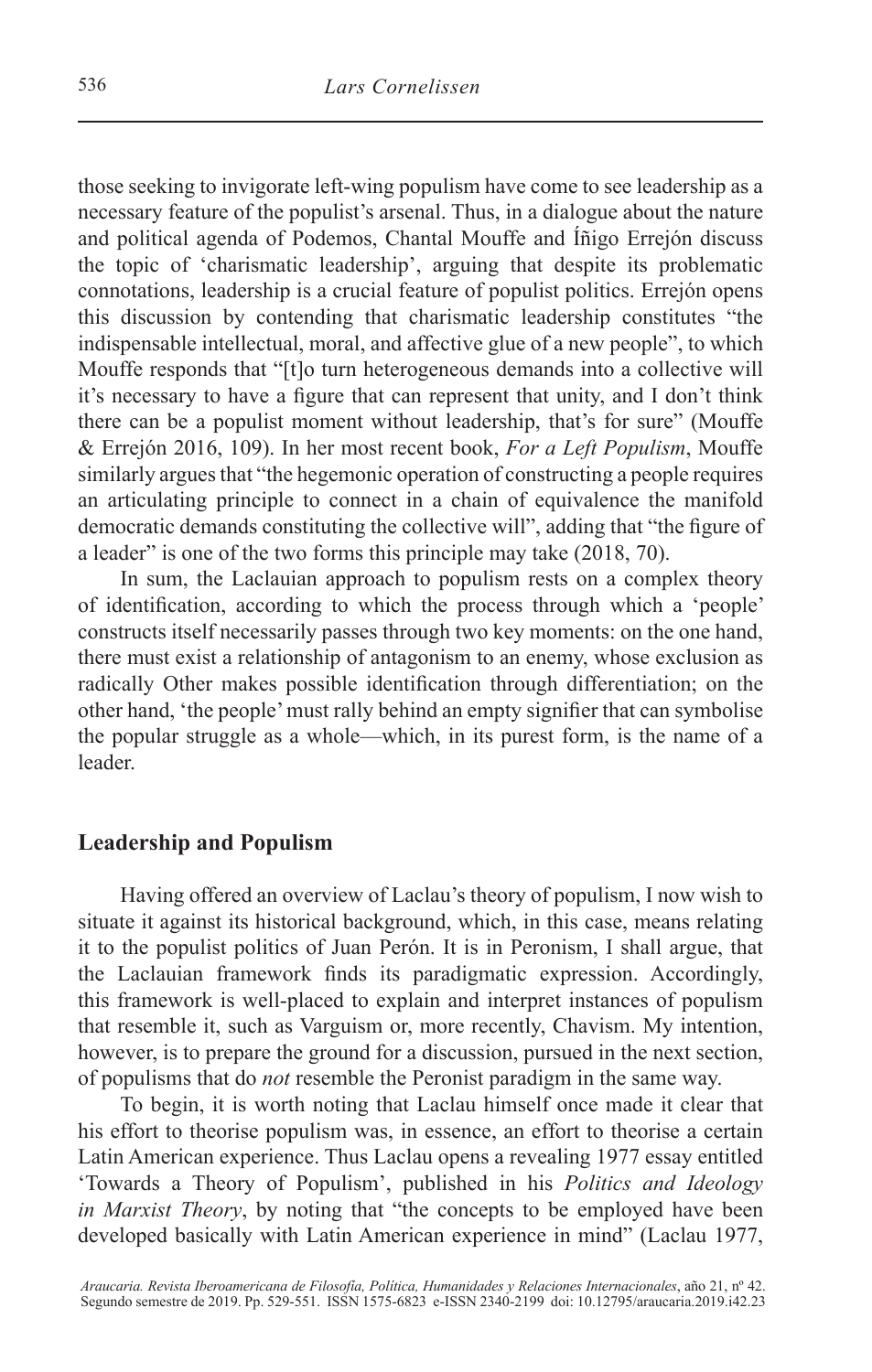144). Although it would be wrong to assume that the impetus for this early essay—which anticipates some of the claims made in *On Populist Reason* but is still very rudimentary—can, by implication, be ascribed to all of Laclau's work on populism, this comment nevertheless implies that the problem field that, for him, surrounded the populist experience was conditioned by Peronism.<sup>4</sup> With this is mind, it is worth briefly relating Laclau's theoretical framework to the populism of Perón, focusing in particular on how Peronism succeeded in constructing a popular identity.<sup>5</sup>

To any casual observer, Peronism is first of all an exemplar of a form of populism that revolves around charismatic leadership. It is unsurprising, then, that in the literature on populism, Peronism is one of the standard examples of the logics of populist leadership (see Canovan 1981; Laclau 2005a; Panizza 2005; Taggart 2000). There is indeed no doubt that, as its very name signifies, Peronism revolves centrally around the figure of Juan Domingo Perón. Yet, the exact nature of Perón's place in the broader formation of Peronism is a very complex—and therefore hotly contested—subject. Because I lack the space to unpack this problem fully, I shall focus solely on what might be considered the birth of Peronism proper: Perón's speech to his followers on the  $17<sup>th</sup>$  of October 1945.

On 17 October 1945, large numbers of demonstrators gathered in the Plaza de Mayo in the centre of Buenos Aires to demand that the military government release Perón, who had been jailed approximately a week earlier (see also James 1988). Faced with the prospect of riots and strikes, the government complied rapidly, releasing Perón that same evening and urging him to address the crowds with the aim of calming them down. Perón succeeded in doing so, but did not leave it there: indeed, he presented himself to those crowds as their leader, effectively generating Peronism as a real historical force. Crucially, this genesis relied upon a double gesture: for Peronism to be possible, Perón had to construct at once a people out of the masses that had gathered in the Plaza and a leader out of himself. This is clear from the very opening of his speech, where he explains that earlier that day he had resigned as army general so that, released from active service to the State, he could instead dedicate himself to its citizens. Here is Péron:<sup>6</sup>

<sup>4</sup> In a tribute to Laclau written after his death in 2014, Paula Biglieri (2015) argues that Laclau's theoretical work developed out of his own political activism, which, as is well known, was aligned to Peronism.

<sup>5</sup> I cannot here provide any background regarding the history of Peronism or Juan Perón and his spouses. For a general introduction to these matters, see for instance Page 1983; Romero 2002; Schamis 2013.

<sup>6</sup> Perón's speech (in Spanish) can be accessed in part on YouTube: https://www.youtube.com/ watch?v=G0EQQildKCE. For the full, unredacted speech (in Spanish), see https://www.educ.ar/ recursos/129178/discurso-de-juan-d-peron-17-de-octubre-de-1945. The translation presented here is my own, with the help of German Primera.

*Araucaria. Revista Iberoamericana de Filosofía, Política, Humanidades y Relaciones Internacionales*, año 21, nº 42. Segundo semestre de 2019. Pp. 529-551. ISSN 1575-6823 e-ISSN 2340-2199 doi: 10.12795/araucaria.2019.i42.23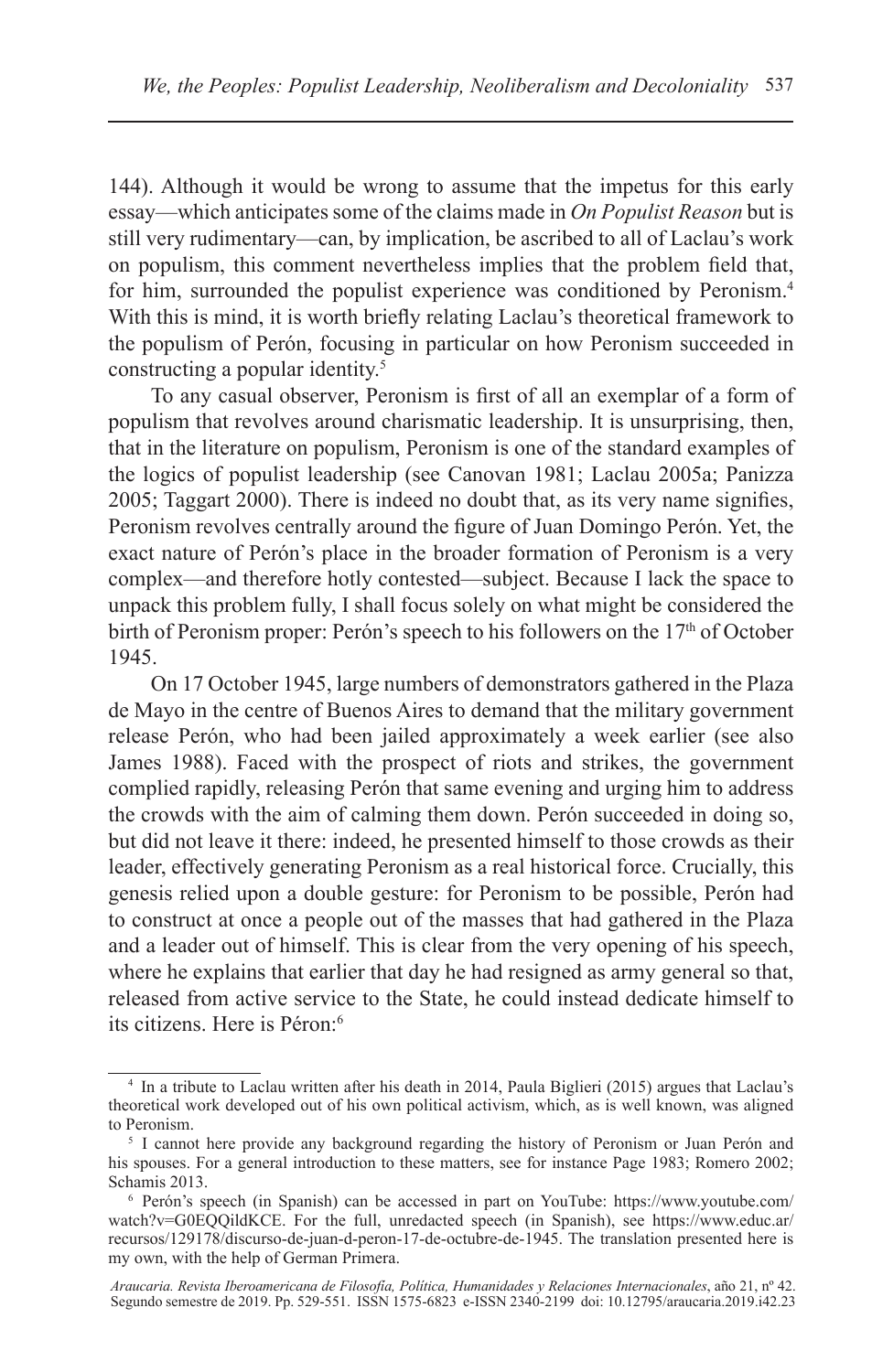I have voluntarily renounced the highest honour that a soldier can aspire to: to wear the palms and laurels of the general of the nation. I have done so because I want to continue being Colonel Perón and to put myself with this name to the integral service of the authentic Argentine people [*del auténtico pueblo argentino*].

I leave, then, the honourable and sacred uniform given to me by the country, to wear the coat of the civilian and to blend in [*mezclarme*] with that suffering and sweaty mass [*masa*] that constitutes, through its work [*trabajo*], the greatness of the country.

Here, already, the reciprocal articulation of Perón-as-leader and the Argentine people is taking shape: it is *in* dedicating himself to the people that Perón assists that people in forming itself. What is more, he presents himself as one of the people, not their superior—a *primus inter pares*, as Laclau might say. And although the reference to the people's 'authenticity' may suggest that the people pre-existed Perón's interpellation of them, his reference, in the next sentence, to the 'mass' rather than the 'people' indicates that the crowds he is addressing are precisely oscillating between their a- or pre-political mode of being and their popular identity; a process that can be resolved only by Perón himself. Indeed, moments later the Colonel insists that he is the link that ties the people to the State:

From this hour, which will be historic for the Republic, let Colonel Perón be the bond of union that renders indestructible the brotherhood between the people, the army and the police [*la hermandad entre el pueblo, el ejército y la policía*]. Let this be an eternal and infinite union, so that this people may grow in the spiritual unity between the authentic and truthful forces of nationality and order.

It is Perón, in short, who ensures that the people will, from now on, coincide with the political—a bond that at once requires and transcends him, generating an 'eternal and infinite' union.

It is crucial at this point to reject one particularly stubborn interpretation of Peronism, according to which Perón was nothing more than an opportunistic autocrat who manipulated the masses for an essentially fascist agenda.<sup>7</sup> Putting to one side the political implications of this argument (that is, equating Peronism with fascism legitimises US-led Western intervention in Argentina) it also completely erases the part played in the birth of Peronism by the workers' movement (see James 1988). Indeed, as María Roldán, a prominent union leader and a driving force behind the workers' movement that took to the Plaza de Mayo 17 October, recalls in a series of oral history interviews

<sup>7</sup> The claim that Peronism is a brand of fascism that has its roots in Mussolinism is an old one. For an early example, see Blanksten 1953; for a discussion and overview of this debate up until 1980, see Lewis 1980.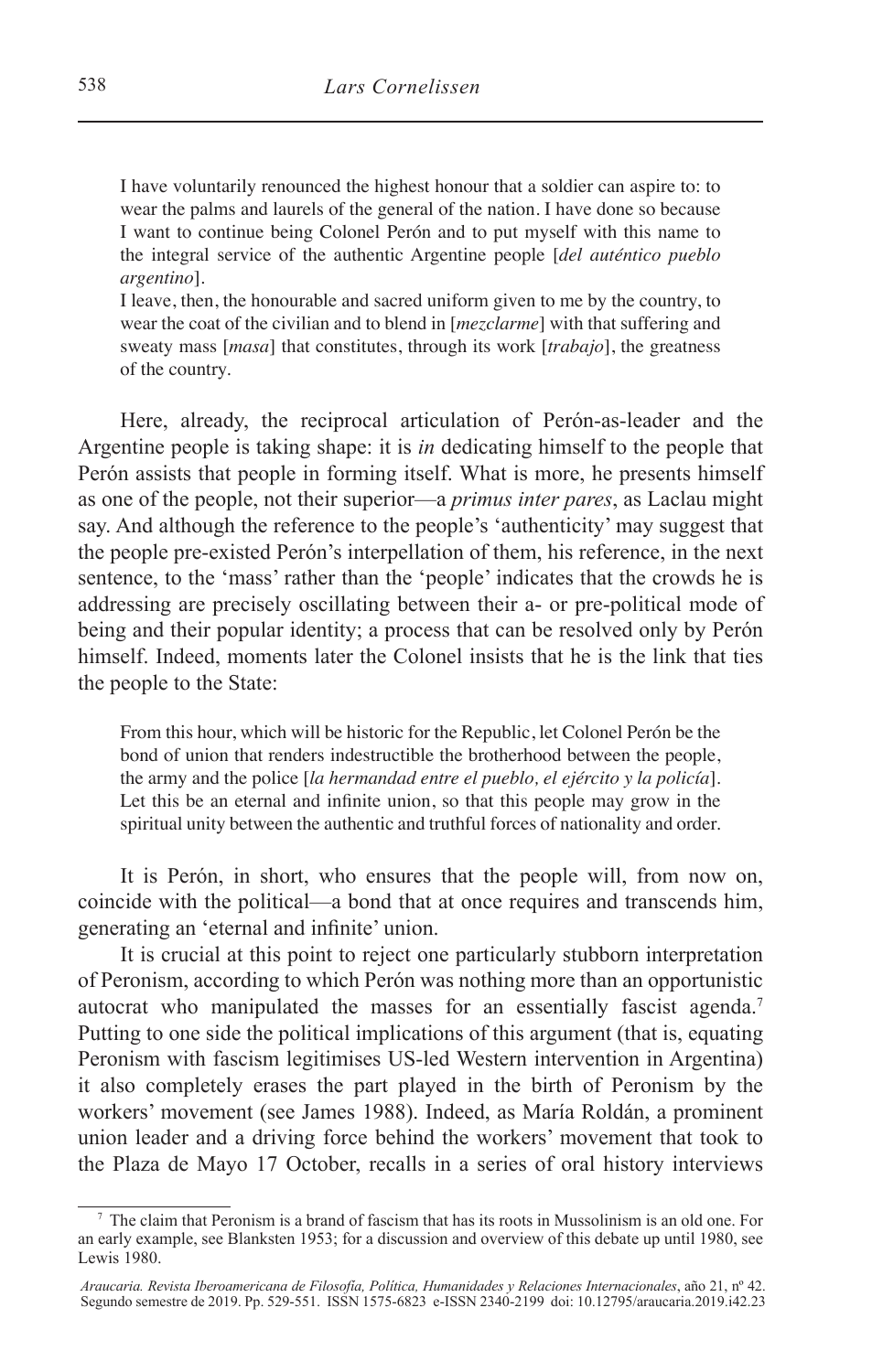with Daniel James, "the seventeenth arose from our pain" (James 2000, 59). She then goes on to dispel the myth that, as James puts it, "the people just passively received everything" by insisting that "Perón, without the support of the people, wouldn't have been Perón" (ibid., 63). Thus, whilst it was true that "[t]he Argentine people needed a man to follow, and Perón was that man", the relationship between this people and this man was not instigated or indeed directed by the latter: "It's the people who did everything" (ibid.). It is, then, far more accurate to interpret the events that took place on October  $17<sup>th</sup>$  as a process of mutual co-constitution: although an angry, well-organised mass and a tired, charismatic man entered the Plaza de Mayo that day, a people and a leader left it.

Here, then, we have a clear-cut example of popular identification as Laclau understands it: the people manages fully to constitute itself only through its identification with the leader, whose name and person come to function as an empty signifier that represents the movement as such. In the years that followed, as Perón formalised and rationalised his movement in the guise of the Justicialist Party (named after justicialism, or *justicialismo*, the name Perón gave to his political programme), this conception of leadership became deeply ingrained in Peronist politics. As he wrote in a 1952 treatise on political leadership, entitled *Condúccion Política*:

A mass [*una masa*], generally, has no intrinsic value other than the power of reaction as a mass. Its power, its true power of reaction and action, is in the leaders [*los dirigentes*] that guide it. A mass gets its worth not from the number of men who form it, but from the quality of the men who lead [*coducen*] it, because the masses do not think, the masses feel and have more or less intuitive or organised reactions. But who produces them? The one who leads them [*El que las conduce*]. (Perón 1952, 200–201)

Populism of the Peronist variant, then, certainly subscribes to the view that any properly populist movement requires a leader.

This is not enough, however: as Laclau argues, popular identification requires an enemy as well as a leader. This aspect is also clearly present in Peronism. Indeed, already in his 17 October speech, Perón is at pains to erect an image of a common enemy who is to be overcome: "Let the unworthy frauds [*indignos farsantes*] know today that this people do not deceive those who do not betray them." Such bellicose language would soon become a staple of Peronist rhetoric, which tended to set itself up against 'the oligarchy', a term that, at the time, was evocative of the pre-Peronist ruling class (see Romero 2002). Take the following excerpt from a speech given by Eva 'Evita' Perón, Juan's wife, $8$  in 1951:

<sup>8</sup> Unfortunately, I cannot here treat in detail the crucial role played, especially during Perón's first

*Araucaria. Revista Iberoamericana de Filosofía, Política, Humanidades y Relaciones Internacionales*, año 21, nº 42. Segundo semestre de 2019. Pp. 529-551. ISSN 1575-6823 e-ISSN 2340-2199 doi: 10.12795/araucaria.2019.i42.23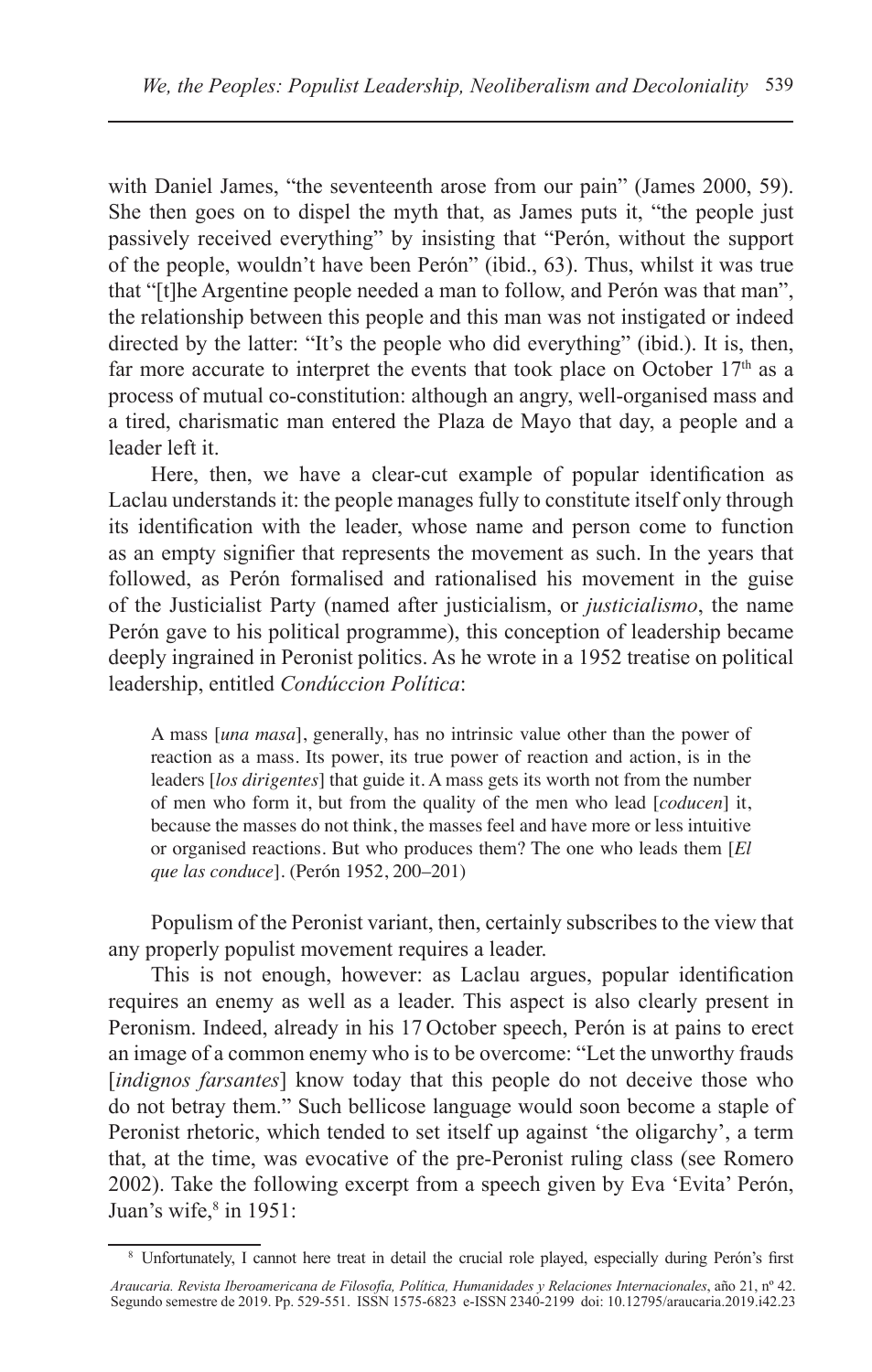It was General Perón who gave [the people] social, moral, and spiritual dignity. [The people] also know that the oligarchy, the mediocre, and the traitors of the Nation are not yet defeated, and that from their filthy lairs, they undermine liberty and the people. But our oligarchy, who always sold itself for a pittance, does not expect the people to stand up this time nor does it realize that the Argentine nation is comprised of honorable men and women who are willing to die to finish off, once and for all, the traitors and the sellouts. (Cited in Dawson 2011, 182)

Thus, Peronism set itself up as the historical opponent of the oligarchy, establishing and mobilising what Laclau calls an antagonistic frontier in order to consolidate its own conception of the popular subject, whose very unity derives from its being 'undermined' by the oligarchs.<sup>9</sup> Indeed, as Laclau (1977, 188– 189) himself wrote in 'Towards a Theory of Populism': "populism in Argentina was to consist precisely in a reunification of the ensemble of interpellations that expressed opposition to the oligarchic power bloc".

In terms of popular identification, then, Peronism instantiates the Laclauian model point by point. All of the constitutive elements that, for Laclau, enter into the making of a people are present: out of unsatisfied social demands arises a social group that succeeds in properly subjectifying itself only when a leader and an enemy present themselves, thus establishing 'the people' as a historical actor. Furthermore, a similar logic is at work in certain more recent varieties of Latin American populism, Chavism being a particularly relevant example. For Chávez, as for Perón, leadership is an integral aspect of any successful populist struggle, forming, as it were, its necessary precondition. "I believe in natural leaders," Chávez notes in a long interview with Marta Harnecker (2005, 54), "not in those that are imposed". He adds: "Leaders find themselves in front of an avalanche that drags us forward" (ibid.). Similarly, Chávez mobilises a discourse of enmity, casting his opponents as 'the oligarchy' or 'the corrupt' in a manner highly reminiscent of Perón's rhetoric (see also López Maya & Panzarelli 2013; Panizza 2013).

When applied to certain Latin American populisms, then, Laclau's theory of populism clearly has significant explanatory potential. But does that make it universally applicable? Or can examples be found of modes of popular identification that trouble the clear waters of Laclauian ontology? Let me now turn to two such examples.

presidential term, by his wife, Eva 'Evita' Perón, who without a doubt formed a crucial element of the Peronist articulation of leadership. Concisely put, Evita was widely seen as the caring, motherly companion to Juan's more militaristic, fatherly style of leadership. For more on Evita's role in Peronism, see for instance María Roldán's testimony in James 2000, 76–84; Dawson 2011, ch. 7; or Romero 2002, 107.

<sup>9</sup> Here again, it should be noted that this dichotomy was not just projected onto the people by the Peronist vanguard; it seems to have been present in the rhetoric of the workers' movement as well. María Roldán, for instance, consistently erects a dichotomous distinction between "the workers of the world" and "oligarchic capital [which] always reemerges to tighten its grip on us" (James 2000, 71).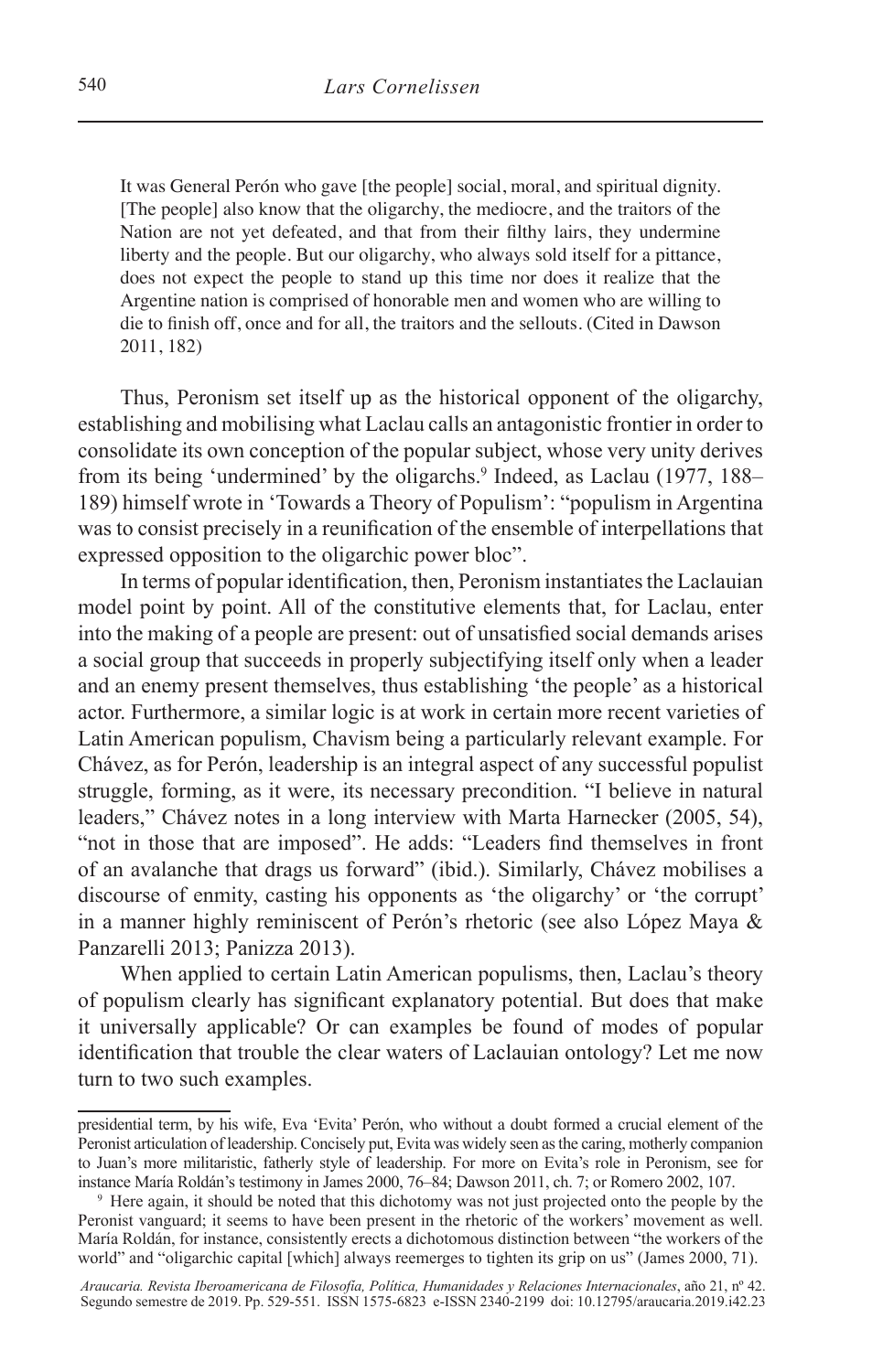#### **Pluralist Populism**

In some ways, the populist agendas of Raphael Correa of Ecuador and Evo Morales of Bolivia resemble that of Chávez: often grouped together as '21st-century socialism' (see Harnecker 2007) these strands of contemporary left-wing populism stand united in their rejection of global neoliberalism, their heavy reliance on parliamentary elections and referendums, their intimate connection to social movements, and their dedication to the deployment of poverty relief programmes (Ellner 2012). Likewise, and crucially for my present purposes, each of these populisms has used constitutional reform as a key technology of power, implementing new constitutions—approved by referendum—in order to enshrine various human, civil, and social rights, and promote radical democracy (De la Torre & Arnson 2013, 10). Indeed, under Chávez, a new Venezuelan constitution was drafted in 1999;<sup>10</sup> under Correa, a new Ecuadorian constitution was drafted in 2008; and under Morales, a new Bolivian constitution was drafted in 2009. In each case, both the institution of a constitutional assembly and the ratification of the resulting constitution was submitted to a popular vote by referendum.

Aside from establishing the legal and civic boundaries of the State, however, these constitutions also generate something of a decidedly different, and perhaps more fundamental, nature: a certain self-representation of the people. That is, moments of constitutional reform might be seen, following Judith Butler's (2015, 175) recent work on the politics of assembly, as entailing "a linguistic form of autogenesis", in which the people (or, indeed, peoples) in whose name the constitution is presented performatively enact their popular identity even as they posit it. In other words, in declaring a constitution, a people constitutes itself as much as its State, its civil society or the grounds of its legal apparatus. Or, in still other, more Laclauian words, a constitution may provide a uniquely effective stage for a process of popular identification.

What, one may now ask, do the Bolivian and Ecuadorian constitutions tell us about the popular identity of the peoples in whose name they have been formulated? The beginning of an answer to this question may be found in their respective preambles (which, as Butler (2015) points out, is where moments of popular self-constitution are most likely to occur). Let me quote selected passages from each at some length, beginning with the Ecuadorian constitution:

We women and men, the sovereign people [*el pueblo soberano*] of Ecuador Recognizing our age-old roots, wrought by women and men from various peoples [*de distintos pueblos*],

<sup>&</sup>lt;sup>10</sup> At the time of writing, in February 2019, the Venezuelan constitution is inactive, having been suspended by the Bolivarian government since August 2017.

*Araucaria. Revista Iberoamericana de Filosofía, Política, Humanidades y Relaciones Internacionales*, año 21, nº 42. Segundo semestre de 2019. Pp. 529-551. ISSN 1575-6823 e-ISSN 2340-2199 doi: 10.12795/araucaria.2019.i42.23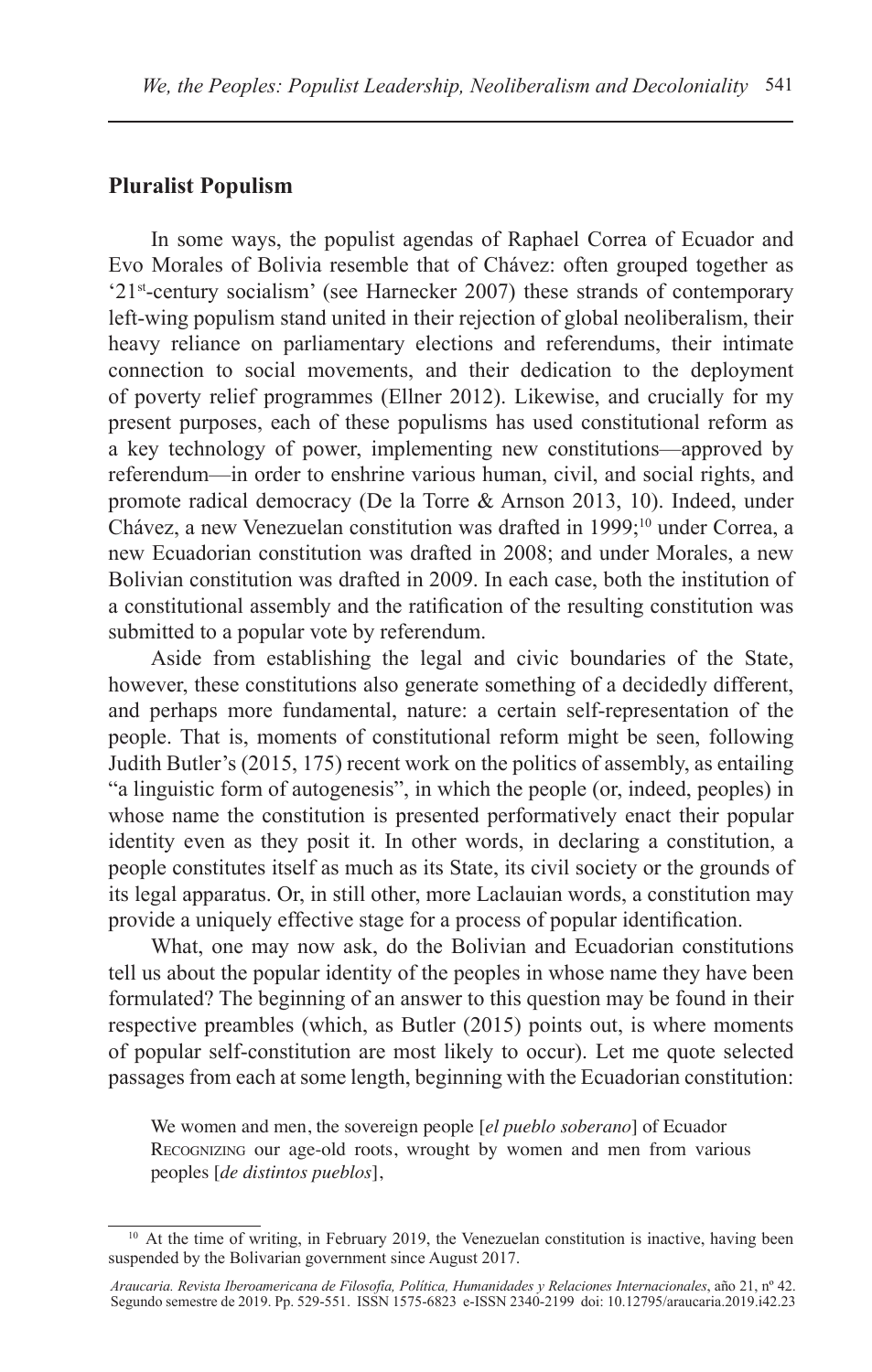Celebrating nature, the *Pacha Mama* (Mother Earth), of which we are a part and which is vital to our existence,

Invoking the name of God and recognizing our diverse forms of religion and spirituality,

Calling upon the wisdom of all the cultures [*de todas las culturas*] that enrich us as a society,

As HEIRS to social liberation struggles against all forms of domination and colonialism

AND with a profound commitment to the present and to the future,

Hereby decide to build

A new form of public coexistence, in diversity and in harmony with nature, to achieve the good way of living [*buen vivir*], the sumak kawsay;

A society that respects, in all its dimensions, the dignity of individuals and community groups  $[\dots]$ .<sup>11</sup>

#### And the Bolivian constitution:

In ancient times mountains arose, rivers moved, and lakes were formed. Our Amazonia, our swamps, our highlands, and our plains and valleys were covered with greenery and flowers. We populated this sacred Mother Earth with different faces, and since that time we have understood the plurality [*la pluralidad*] that exists in all things and in our diversity as human beings and cultures. Thus, our peoples [*nuestros pueblos*] were formed, and we never knew racism until we were subjected to it during the terrible times of colonialism.

We, the Bolivian people, of plural composition [*de composición plural*], from the depths of history, inspired by the struggles of the past, by the anticolonial indigenous uprising, and in independence, by the popular struggles of liberation, by the indigenous, social and labor marches, by the water and October wars, by the struggles for land and territory, construct a new State in memory of our martyrs.

A State based on respect and equality for all, on principles of sovereignty, dignity, interdependence, solidarity, harmony, and equity in the distribution and redistribution of the social wealth, where the search for a good life [*vivir bien*] predominates; based on respect for the economic, social, juridical, political and cultural pluralism [*pluralidad*] of the inhabitants of this land; and on collective coexistence with access to water, work, education, health and housing for all.

We have left the colonial, republican and neo-liberal State in the past. We take on the historic challenge of collectively constructing a Unified Social State of Pluri-National Communitarian law, which includes and articulates the goal of advancing toward a democratic, productive, peace-loving and peaceful Bolivia, committed to the full development and free determination of the peoples [*de*   $log$  pueblos].  $[\dots]^{12}$ 

<sup>11</sup> For the original Spanish text of the constitution of Ecuador, see https://web.archive.org/ web/20090320002938/http://www.asambleaconstituyente.gov.ec/documentos/constitucion\_de\_ bolsillo.pdf; for the English translation, see http://pdba.georgetown.edu/Constitutions/Ecuador/ english08.html.

 $12$  For the original Spanish text of the constitution of Bolivia, see https://bolivia.infoleyes.com/

*Araucaria. Revista Iberoamericana de Filosofía, Política, Humanidades y Relaciones Internacionales*, año 21, nº 42. Segundo semestre de 2019. Pp. 529-551. ISSN 1575-6823 e-ISSN 2340-2199 doi: 10.12795/araucaria.2019.i42.23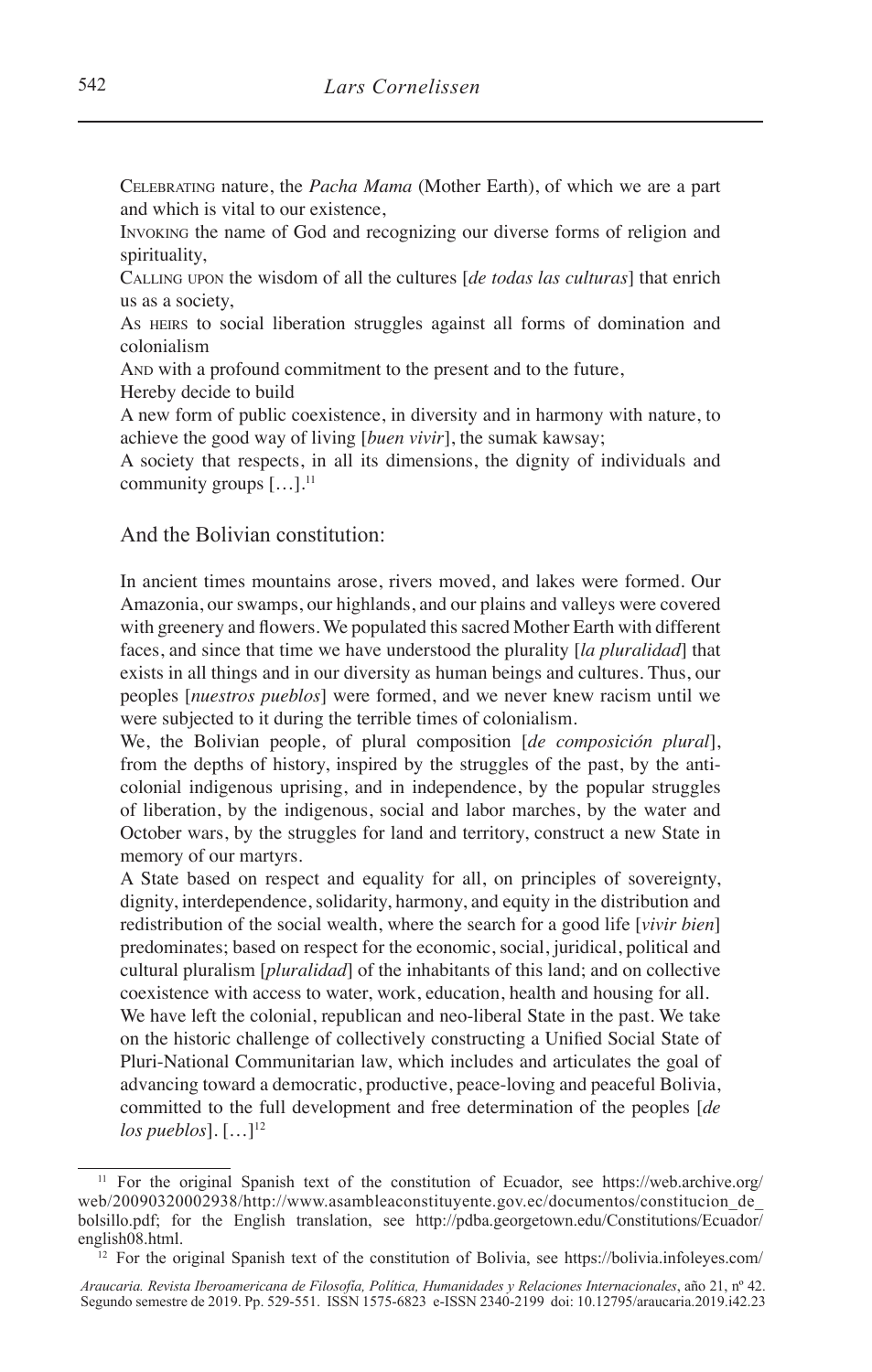Let me make a few observations about these excerpts before I turn back to Laclau's theory of populism.

The first thing to note is that whilst both preambles speak in the first person plural, the "we" they speak of is not itself a straightforwardly singular people: both constitutions speak in the name of peoples (or *pueblos*). The Bolivian constitution further elaborates on this point, asserting that "the Bolivian people" is "of plural composition". We have in both cases, then, a people that is not one; a "sovereign people" made up of multiple peoples. This multiplicity, or plurality, is reflective of the high number of diverse indigenous communities and identities that exist in both countries, many of which have their own languages, practices, and political cultures. Accordingly, both constitutions recognise a wide variety of languages, including all indigenous languages, and protect forms of communal democracy that exist amongst indigenous communities.

A second remarkable feature of these preambles is that both emphasise Latin America's colonial history as well as the anti-colonial struggles that shaped Ecuador and Bolivia as we now know them. Here, the possibility of popular identification in spite of far-reaching internal differences is rooted in a shared heritage of oppression and struggle; one that ranges from "the depths of history" to "the neo-liberal State", as the Bolivian constitution puts it. In both constitutions, the theme of anti-colonialism is reflected in their respective sections on international relations. Thus article 416.8 of the Ecuadorian constitution states that Ecuador "condemns all forms of imperialism, colonialism, and neocolonialism and recognizes the right of peoples to resist and free themselves from all forms of oppression". Similarly, article 255.II.2 of the Bolivian constitution asserts the following guiding principle of Bolivia's attitude to international relations: "Rejection and condemnation of all forms of dictatorship, colonialism, neocolonialism and imperialism".

A third notable characteristic that these preambles have in common is that they both make reference to "a good way of living", or *buen vivir* in the Ecuadorian constitution and *vivir bien* in the Bolivian. This notion, which draws upon a wide range of indigenous traditions and practices, points towards an alternative way of living, one in which humans live in harmony with nature and with one another (see also Mignolo 2011, ch. 7). Woven throughout both texts, the notion of living well was originally incorporated into these constitutions, as Eduardo Gudynas has demonstrated, as "a reaction to the neo-liberal market reforms in the late 1990s and early 2000s" (2011, 442). However, it also has a broader set of connotations, signifying a generalised decolonial critique of "Western Modernity", thus "open[ing] the doors to different sets of understandings, rationalities and feelings of the world" (ibid., 444–445).

norma/469/constituci%C3%B3n-pol%C3%ADtica-del-estado-cpe. For the English translation, see https://www.constituteproject.org/constitution/Bolivia\_2009.pdf.

*Araucaria. Revista Iberoamericana de Filosofía, Política, Humanidades y Relaciones Internacionales*, año 21, nº 42. Segundo semestre de 2019. Pp. 529-551. ISSN 1575-6823 e-ISSN 2340-2199 doi: 10.12795/araucaria.2019.i42.23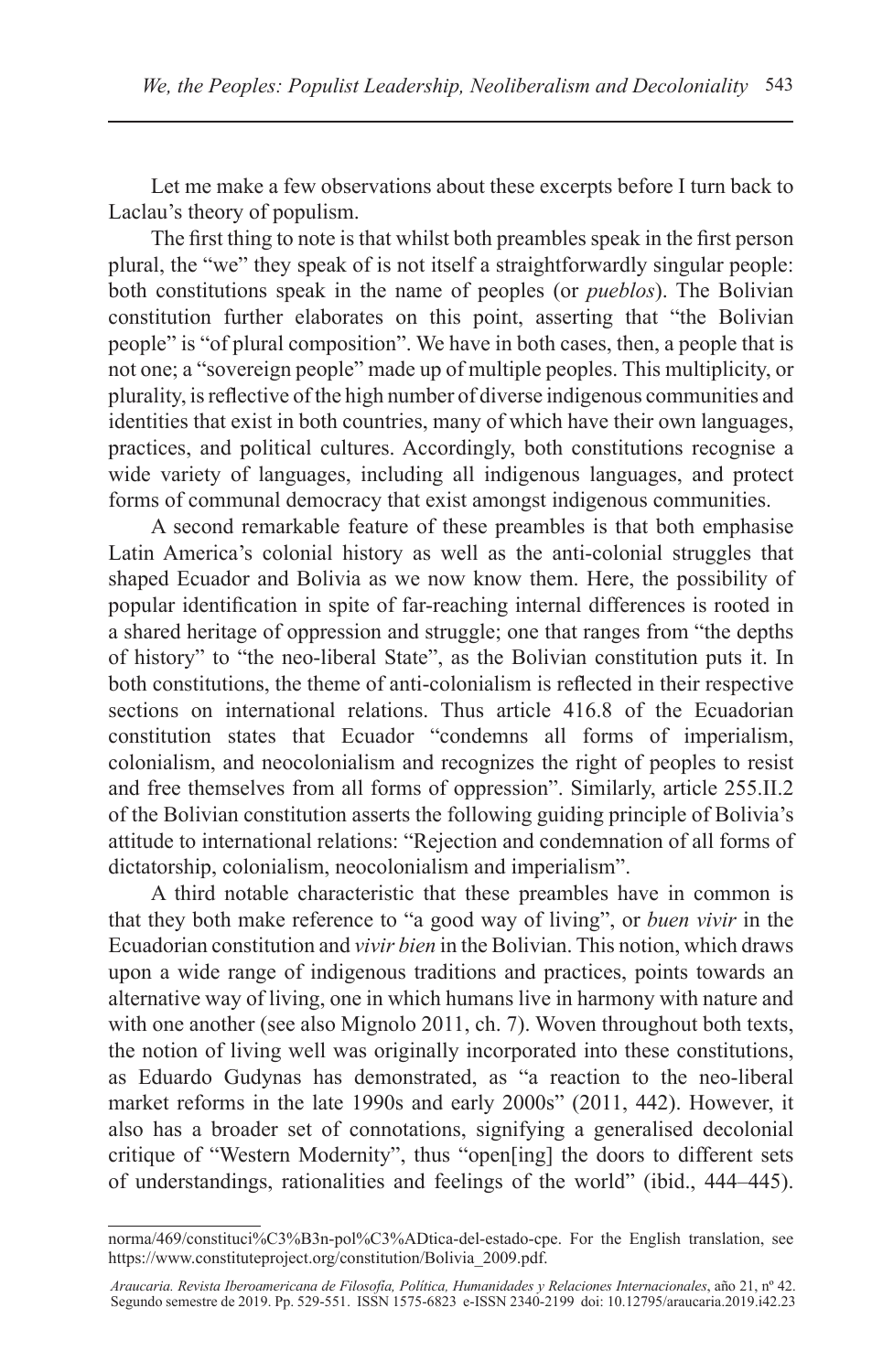Viewed in this way, the invocation of living well may be seen as an extension of the second feature that marks these constitutions: insofar as they establish as their cornerstone the rejection of their peoples' history of colonisation, both constitutions actively develop an alternative, anti- or decolonial conception of social, economic, and indeed personal life that may operate as a counterpoint to colonialism's contemporary (i.e. neoliberal) guise.

Let me gather together the various threads I have set out here. If one views the preambles of these two constitutional texts as moments of popular identification, what emerges is an intriguing picture. Here, "the people" considers itself of plural composition, at once "sovereign" but also essentially heterogeneous and internally diverse. This people, which is made up of multiple peoples, is united through its common heritage, which consists first of all of a shared struggle against colonialism, racism and domination. As a counterpoint to its colonial past, this people holds up the principle and practice of living well (or *vivir bien* or *buen vivir*) as the cornerstone of its life in common, projecting an alternative horizon to the one set out by European modernity. How does this image of popular identification compare to Laclau's theoretical framework? What, in other words, remains of the theory of populism set out in *On Populist Reason* when it is confronted with the populisms that have generated these preambles and their concomitant peoples?<sup>13</sup>

My contention is that insofar as these texts represent a distinct form of popular identification, they trouble some of the core assumptions of Laclau's theory of populism. First, whilst for Laclau identification works through differentiation, which necessarily leads to the *exclusion* of a radical Other, in these preambles popular identity is premised upon the *inclusion* of difference. This is, indeed, precisely what the Bolivian constitution seems to communicate when it asserts that the Bolivian "peoples" understand "the plurality that exists in all things and in our diversity as human beings and cultures". Here, no enemy or antagonistic frontier is needed to complete the process of popular identification, as the identity that is being constructed has no need, indeed no desire, to attain a state of singularity: it insists on its own constitutive plurality and diversity; it insists on being a people that is not one. Thus, in the acknowledgement of their multiplicity, these peoples, these *pueblos*, seem to

<sup>&</sup>lt;sup>13</sup> I am aware that in setting up the problem in this way I have already departed from Laclau's approach to popular identification. Indeed, the latter would primarily look for moments of popular self-construction in political campaigns, deploying what is often termed 'discourse analysis' (see Howarth 2000) to interpret rhetorical strategies and thus to isolate key moments of identity-formation. Following a more strictly Laclauian method, one may well find that the populisms of Correa and Morales in fact comply very well with the model developed by Laclau, including its emphasis on leadership (see for instance Panizza 2013). Yet, I would insist that there is no principled reason to exclude constitutional documents from the realm of discourse, or to insist that popular identification takes place only within the bounds of the rhetorical. Indeed, to deny the centrality of constitutional reform to the variants of populism also known as  $21<sup>st</sup>$  century socialism' would be precisely to derecognise the radical potential in such a strategy.

*Araucaria. Revista Iberoamericana de Filosofía, Política, Humanidades y Relaciones Internacionales*, año 21, nº 42. Segundo semestre de 2019. Pp. 529-551. ISSN 1575-6823 e-ISSN 2340-2199 doi: 10.12795/araucaria.2019.i42.23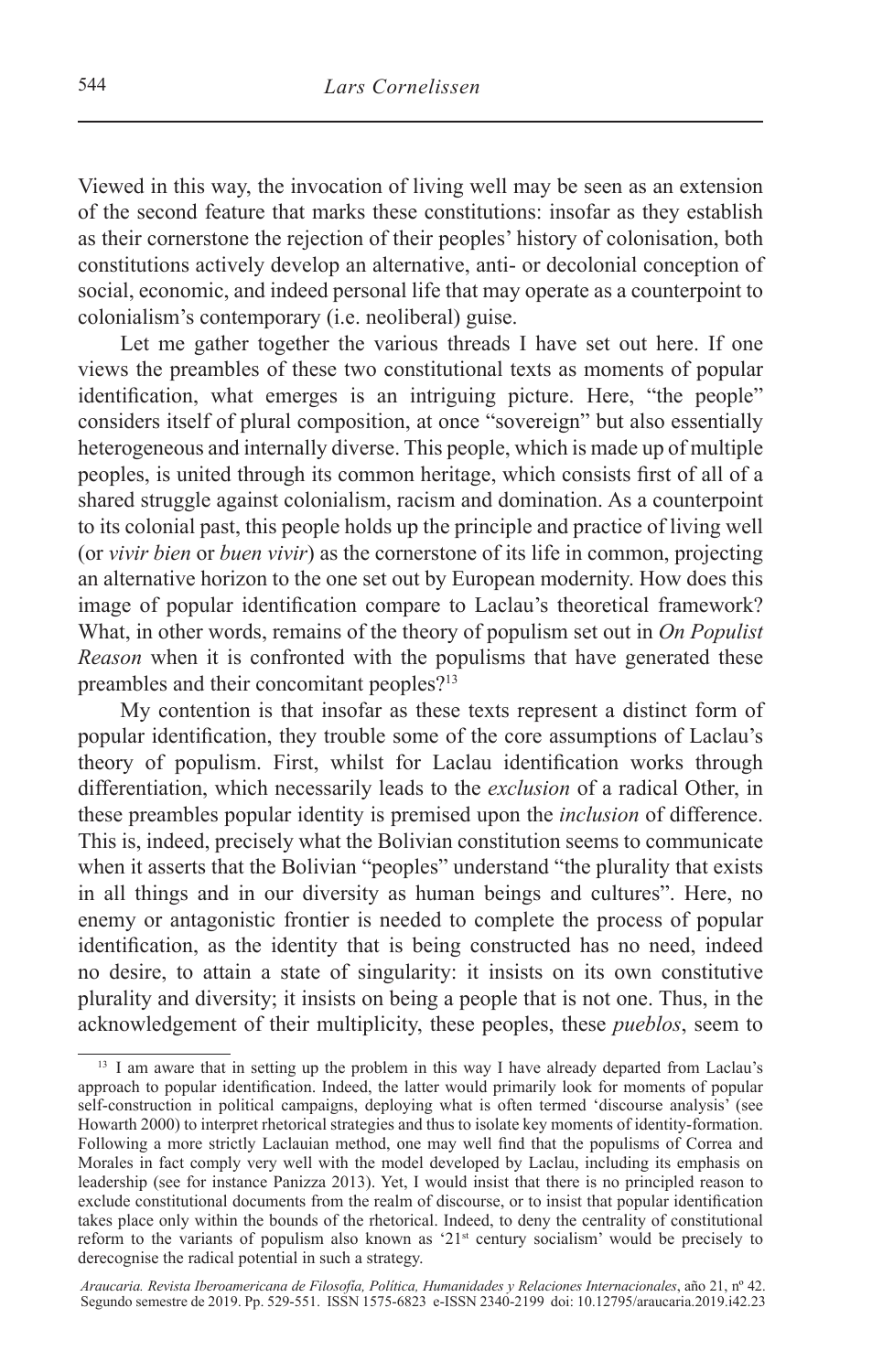require no constitutive Other whose radical difference establishes their own cohesion.

What, one may then ask, does provide these peoples with their unity-indiversity? What ensures their sameness, if not an excluded enemy? The answer to this question seems to be their shared history of anti-colonial struggle: they are united "as heirs to social liberation struggles against all forms of domination and colonialism", as the Ecuadorian constitution has it. This marks the second way in which these preambles trouble Laclau's theoretical model: whilst for the latter, the play of differences within which any identity constitutes itself is *horizontal*, taking place within a bounded system of meaning and signification that maps onto the field of the social, the anti-colonialism that here functions as the cornerstone of popular identification is *historical* in nature. These identities come "from the depths of history", as the Bolivian constitution has it, inspired and held together by a heritage of struggles against racism and oppression. Their meaning thus does not derive from the power relations and discursive formations that structure the social in the present; it derives from shared modes of *resistance to* the power relations and discursive formations that structured the past and that continue to exert power in the present, both because the legacies of colonialism have not yet been overcome (hence the rejection, in both constitutions, of "all forms of neocolonialism") and because the memory of past colonial oppression lives on.

Third, the Laclauian theorem that, in the final analysis, a populist movement requires a leader seems void here. Indeed, for Laclau, the name of the leader is the only type of empty signifier that can stand for 'the people' as a whole because of its ontological singularity. It is, in other words, what binds the multiplicity of social demands without rendering it void. However, singularity is the very antipode to the form of popular identification unfolding in these constitutions, which hinges on plurality, as already discussed, as well as on harmony. Expressed as *buen vivir* or *vivir bien*, the principle of living in harmony (with nature as well as with one another) defies the need for the principle of singularity as the final coagulant of group identity. The principle of living well, then, provides an answer to the question, how can a plural identity (as peoples, or *pueblos*) be maintained as a quasi-singularity (a sovereign people, or *pueblo soberano*)? This is not to say that leadership plays no role in populist politics of this sort; it is to say, rather, that a popular identity built upon plurality rather than unity does not have to pass through the moment of leadership to establish itself.

To summarise, the form of popular identification performed in the preambles of the constitutions of Ecuador and Bolivia defies the logic that, in Laclau's account, populist identity-formation follows. Or, more forcefully put, this form turns the Laclauian model on its head: rather than requiring exclusion,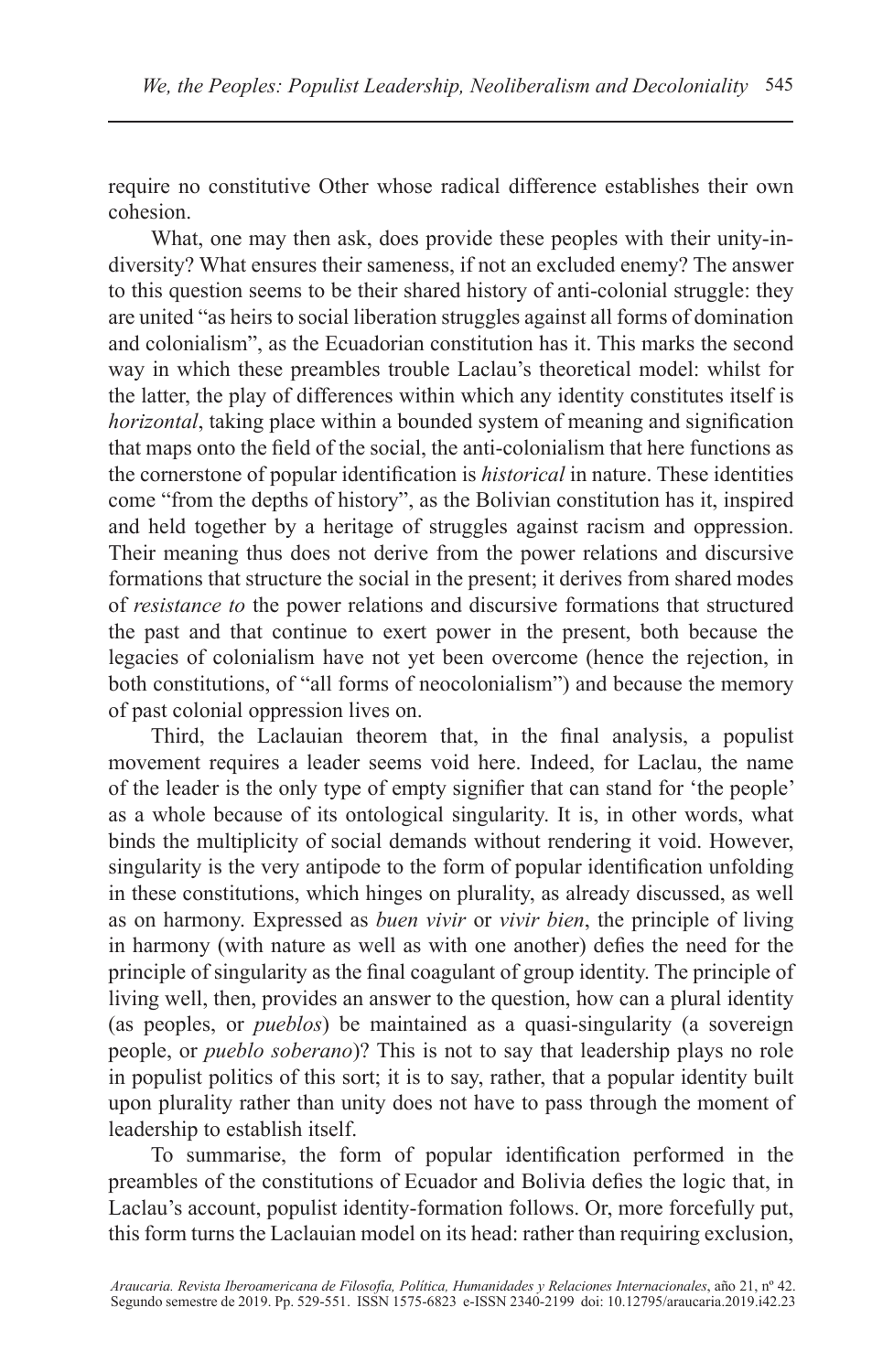it presupposes inclusion; rather than depending upon a horizontal play of differences in the present, it draws its inspiration from forms of collective struggle in the past; and rather than necessitating leadership to unify disparate social demands, it counsels harmony as a means of embracing plurality. It is perhaps not surprising that this form of populism would reject a conceptual constellation according to which self-identification involves exclusion, differentiation and vilification through othering, since this constellation is the hallmark of the racist, colonial enterprise that these peoples precisely seek to break and break free from.

## **Concluding Remarks**

Faced with the collapse of neoliberal governmentality into crypto- and notso-crypto-fascisms all over the world, and the concomitant rise in demagoguery, racism and nationalism, $<sup>14</sup>$  the Left once more finds itself asking the perennial</sup> question, what is to be done? For those who have adopted the Laclauian model, the answer is straightforward: the crisis of neoliberalism marks the possibility for a left-wing populism to emerge and mount a struggle for hegemony. In this account, neoliberal strategy—which, at least in the 1970s and 80s, was populist through and through—must be turned against itself by being articulated to a left-wing rather than a right-wing agenda (for this argument, see Mouffe 2018). For these authors, in other words, the pendulum may be made to swing back.

The decolonial, pluralist form of populism that I have sought to unpack in this article seems to point in a different direction. Here, neoliberalism is not seen as an ambivalent political formation from which the Left may learn valuable lessons in populist strategy; rather, the neoliberal State comes to appear as the latest chapter in the history of colonialism and neocolonialism, a form of governmentality driven by racial differentiation and colonial modes of exploitation. The problem faced by this form of populism is, then, a radically different one: rather than marking a *strategic* quandary, here the challenge of populism is how to overturn a formation of power that has its roots in centuriesold colonial practices and discourses. The objective is therefore not to make

<sup>&</sup>lt;sup>14</sup> For an incisive account of this process, see Brown 2018. To suggest that neoliberalism has collapsed into fascism, racism and demagoguery is not to argue that neoliberalism never was fascistic or racist or that it did not rely upon the wiles of demagogues, nor is it to imply that with this collapse, the playing field has once again been levelled, rendering everyone equally prone to state repression or racism. Indeed, neoliberalism has always functioned by way of racialised logics, both in terms of its differential application to differently racialised subjects (see Dawson & Francis 2015; Issar 2019; Kapoor 2013) and in terms of its differential roll-out across the globe, where populations racialised as Other were conceptualised as requiring authoritarian control, a process epitomised by the neoliberal defence of and participation in the 1973 *coup* in Chile (see Cornelissen 2017). The point, then, is that this 'collapse' marks not a displacement of a neoliberal paradigm by a racist or fascist one but the *explication* and *intensification* of its internal logic.

*Araucaria. Revista Iberoamericana de Filosofía, Política, Humanidades y Relaciones Internacionales*, año 21, nº 42. Segundo semestre de 2019. Pp. 529-551. ISSN 1575-6823 e-ISSN 2340-2199 doi: 10.12795/araucaria.2019.i42.23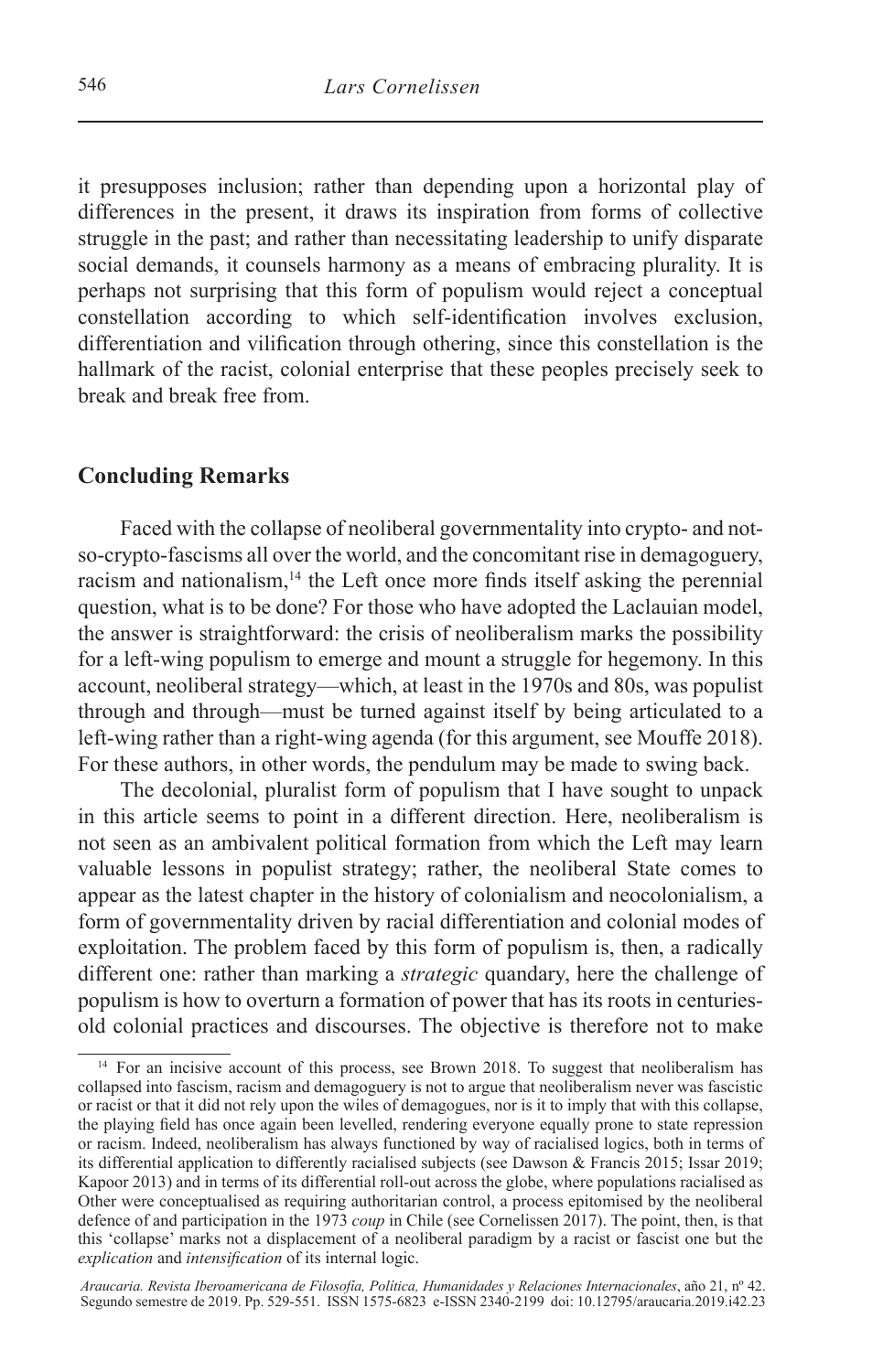the pendulum swing back; the objective is to dismantle the pendulum, as it were. Since the question of decoloniality is far too large to be able to receive adequate treatment here, I wish to conclude by briefly discussing two specific implications of my argument, one philosophical and one political, for debates on populism in particular and critical political thought more generally.

Philosophically, the pluralist case poses a challenge to the ontological framework developed by Laclau, troubling the category of identity and its relation to other concepts such as antagonism, difference and exclusion. When approached through a decolonial lens, this conceptual constellation comes to appear not as a neutral philosophical device, but as a real historical force that, in the Latin American context, underpinned racism and domination. This should prompt a careful reconsideration of the concept of identity, taking especially decolonial understandings of exclusion into account. Perhaps we must reconsider the by now commonplace argument that "there is no way of circumnavigating the fact that, both historically and conceptually speaking, th[e] category [of the people] is constituted on the basis of a necessary exclusion" (Bosteels 2016, 2). A way out of this fatalistic truism may, perhaps, be found in the notion of plurality—if, that is, it is read not in its liberal guise, where it indicates the bland (if somewhat conceited) toleration of all supposedly reasonable viewpoints, but in its decolonial one, where it refers to an inclusive vision of life in common.

 Politically, the pluralist paradigm unsettles the assumption, defended with particular vehemence by Mouffe, that populist politics necessarily involves a certain mode of charismatic leadership. Once this has been conceded, it becomes all too easy to reject any critique of the notion of leadership as politically naïve and strategically fruitless, as a result of which critique makes way for the effort to distinguish the 'good' leaders from the 'bad' ones on the basis of an essentially arbitrary measure.<sup>15</sup> Yet if, as the pluralist model holds out, popular self-formation is possible on the basis of a shared heritage of struggle against domination, the notion of leadership becomes not only unnecessary but

<sup>15</sup> The discussion of leadership presented in *For a Left Populism* provides a striking example of this logic. To quote Mouffe at length: "The role of the leader in the populist strategy has always been a subject of criticism and it is the reason why those movements are often accused of being authoritarian. Many people find charismatic leadership very dangerous and no doubt it can have negative effects. But independently of the fact that it is very difficult to find examples of important political movements without prominent leaders, there is no reason to equate strong leadership with authoritarianism. Everything depends on the kind of relation that is established between the leader and the people. In the case of right-wing populism, it is a very authoritarian relation where everything comes from the top without real grassroots participation" (Mouffe 2018, 70). Not only does Mouffe here pre-emptively declaw any critique of leadership as a concept, she also proposes a measure to distinguish leadership from authoritarianism that seems empirically and historically incorrect. Indeed, right-wing populisms and/or authoritarianisms that have a very strong grassroots presence abound: one need only think of the type of internet-based mobilisation that the Trump campaign relied upon, or the widespread popular support a leader like Erdoğan enjoys.

*Araucaria. Revista Iberoamericana de Filosofía, Política, Humanidades y Relaciones Internacionales*, año 21, nº 42. Segundo semestre de 2019. Pp. 529-551. ISSN 1575-6823 e-ISSN 2340-2199 doi: 10.12795/araucaria.2019.i42.23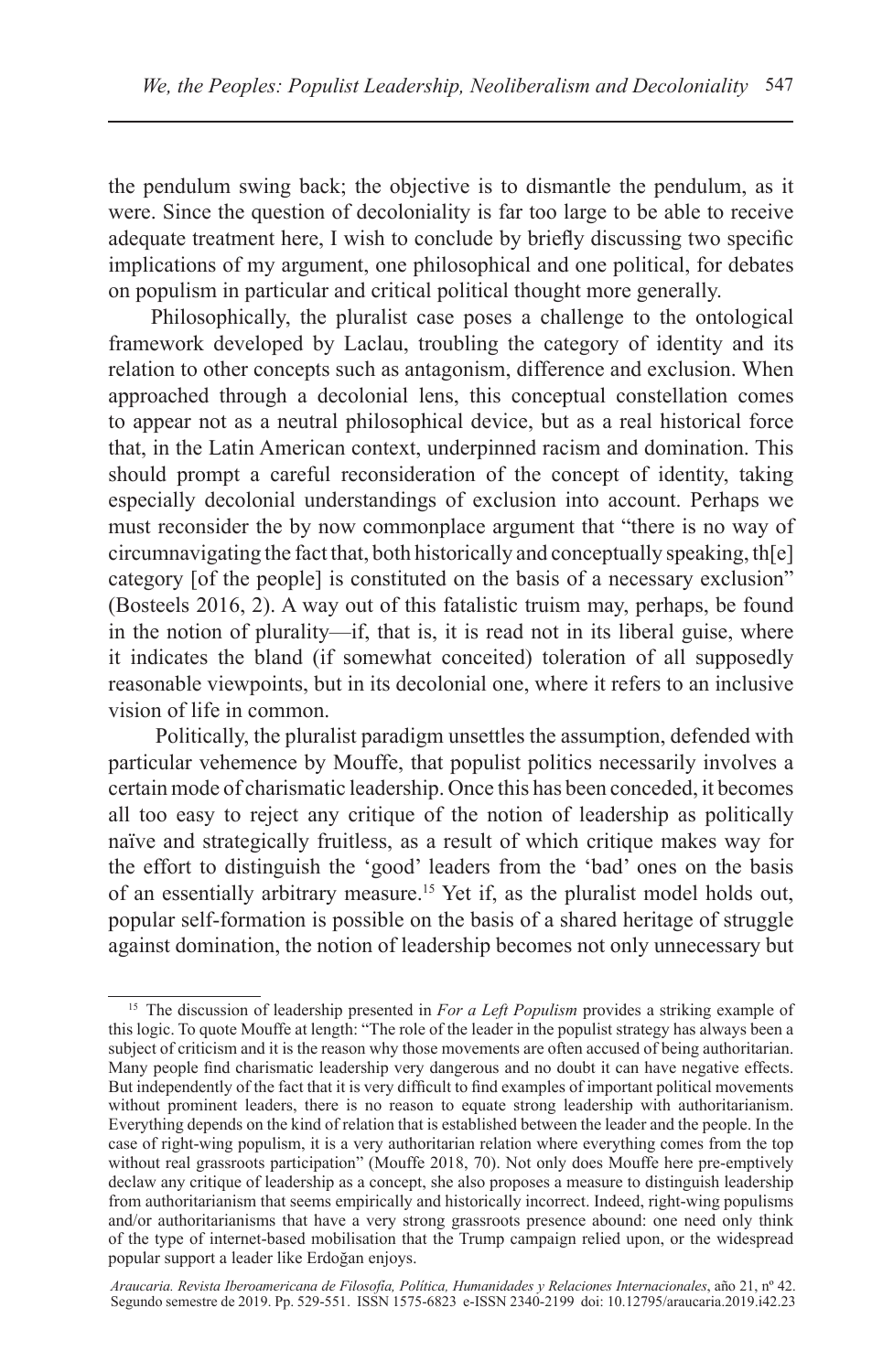potentially problematic, summoning the spectre of (racialised) subordination. The pluralist model, then, potentially relegitimises radical critiques of the very category of leadership even as it creates space for a critical and more systematic appraisal of existing forms of radical populism and their leadership practices.

Populism, as a concept and as a practice, has certainly not yet drawn its last breath. Yet it would seem that if it is to learn from and about the populist phenomenon, critical political theory has much to gain from studying the decolonial discourses that inform certain of its contemporary variations. Perhaps the first conclusion that such a study might reach is that no amount of ontology—and especially if that ontology is of European descent—can determine once and for all by which means any people, or indeed *peoples*, see fit to articulate themselves.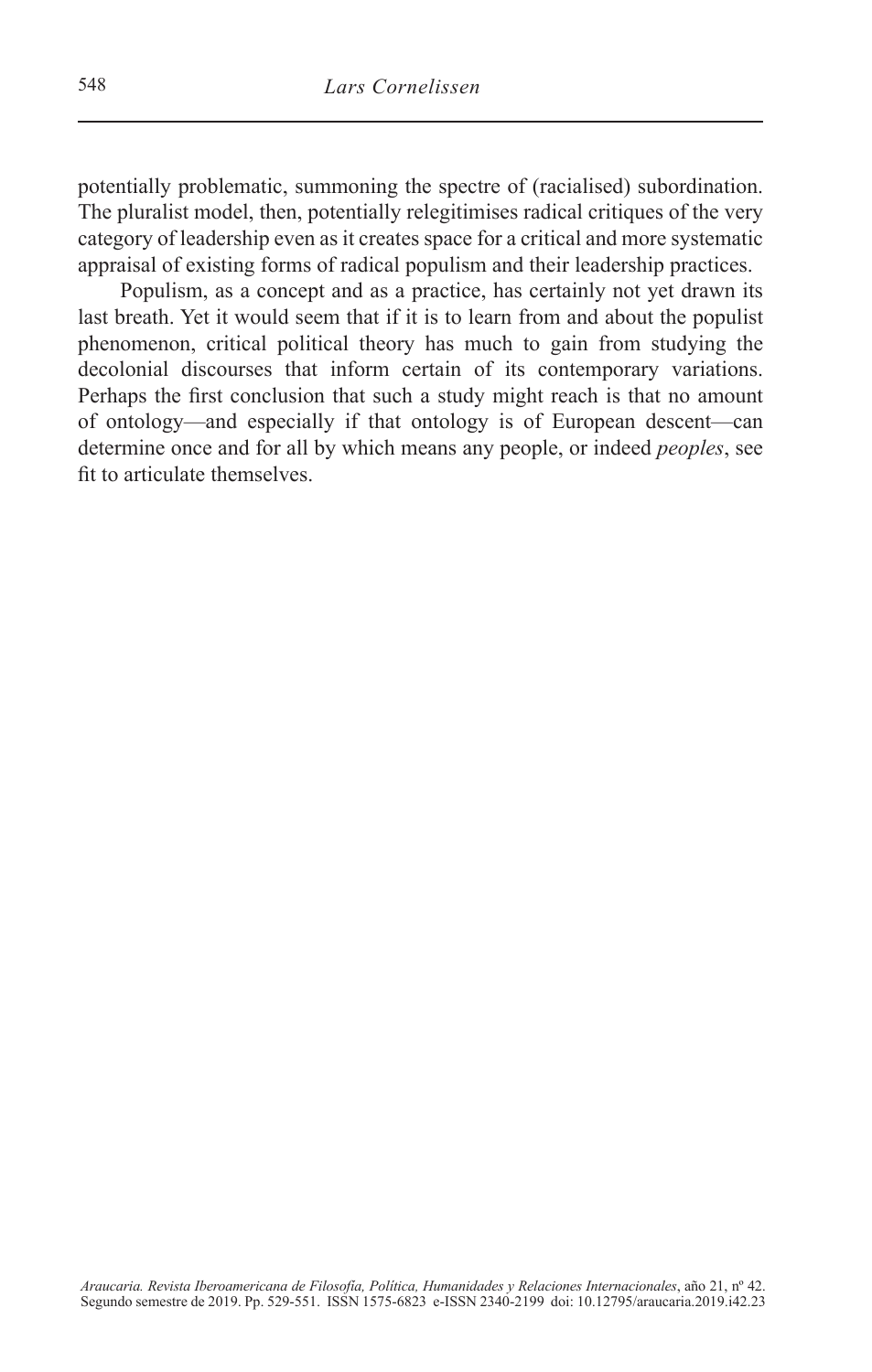## **References:**

- Biglieri 2015: P. Biglieri, "Laclau: The Philosopher and Political Activist," *Critical Studies*, 1: 40–43.
- Blanksten 1953: G. Blanksten, *Perón's Argentina* (Chicago, 1953).
- Bosteels 2016: B. Bosteels, "Introduction: This People Which Is Not One," in A. Badiou, P. Bourdieu, J. Butler, G. Didi-Huberman, S. Khiari & J. Rancière, *What is a People?* (New York, 2013).
- Brown 2018: W. Brown, "Neoliberalism's Frankenstein: Authoritarian Freedom in Twenty-First Century 'Democracies'," *Critical Times* 1(1): 60–79.
- Butler 2015: J. Butler, *Notes Toward a Performative Theory of Assembly* (Cambridge, MA, 2015).
- Canovan 1981: M. Canovan, *Populism* (New York, 1981).
- Cornelissen 2017: L. Cornelissen, "'It is Anti-Colonialism Which is the Problem': Colonialism, Development, and Cold-War Neoliberalism," conference paper presented at University of Brighton, September 2017.
- Critchley & Marchart 2004: S. Critchley & O. Marchart, *Laclau: A Critical Reader* (London, 2004).
- Dawson 2011: A. Dawson, *Latin America since Independence: A History with Primary Sources*, (New York, 2011).
- Dawson & Francis 2015: M.C. Dawson & M.M. Francis, "Black Politics and the Neoliberal Racial Order," *Public Culture*, 28(1): 23–62.
- Devenney 2004: M. Devenney, *Ethics and Politics in Contemporary Theory: Between Critical Theory and Post-Marxism* (London, 2004).
- Ellner 2012: S. Ellner, "The Distinguishing Features of Latin America's New Left in Power: The Chávez, Morales, and Correa Governments," *Latin American Perspectives*, 39(1): 96–114.
- García Agustín & Briziarelli 2018: Ó. García Agustín & M. Briziarelli, *Podemos and the New Political Cycle: Left-Wing Populism and Anti-Establishment Politics* (Cham, 2018).
- Gauna 2017: A.F. Gauna, "Explaing Populism Beyond Laclau: A Historical-Comparative Assessment of On Populist Reason," *Thesis Eleven* 140(1): 38–55.
- Gudynas 2011: E. Gudynas, "Buen Vivir: Today's Tomorrow," *Development* 54(4): 441–447.
- Harnecker 2005: M. Harnecker, *Understanding the Venezuelan Revolution: Hugo Chávez Talks to Marta Harnecker* (New York, 2005).
- Harnecker 2007: M. Harnecker, *Rebuilding the Left* (London, 2007).
- Howarth 2000: D. Howart, *Discourse* (Buckingham, 2000).
- Howarth 2015: D. Howarth, *Ernesto Laclau: Post-Marxism, Populism and Critique* (London, 2015).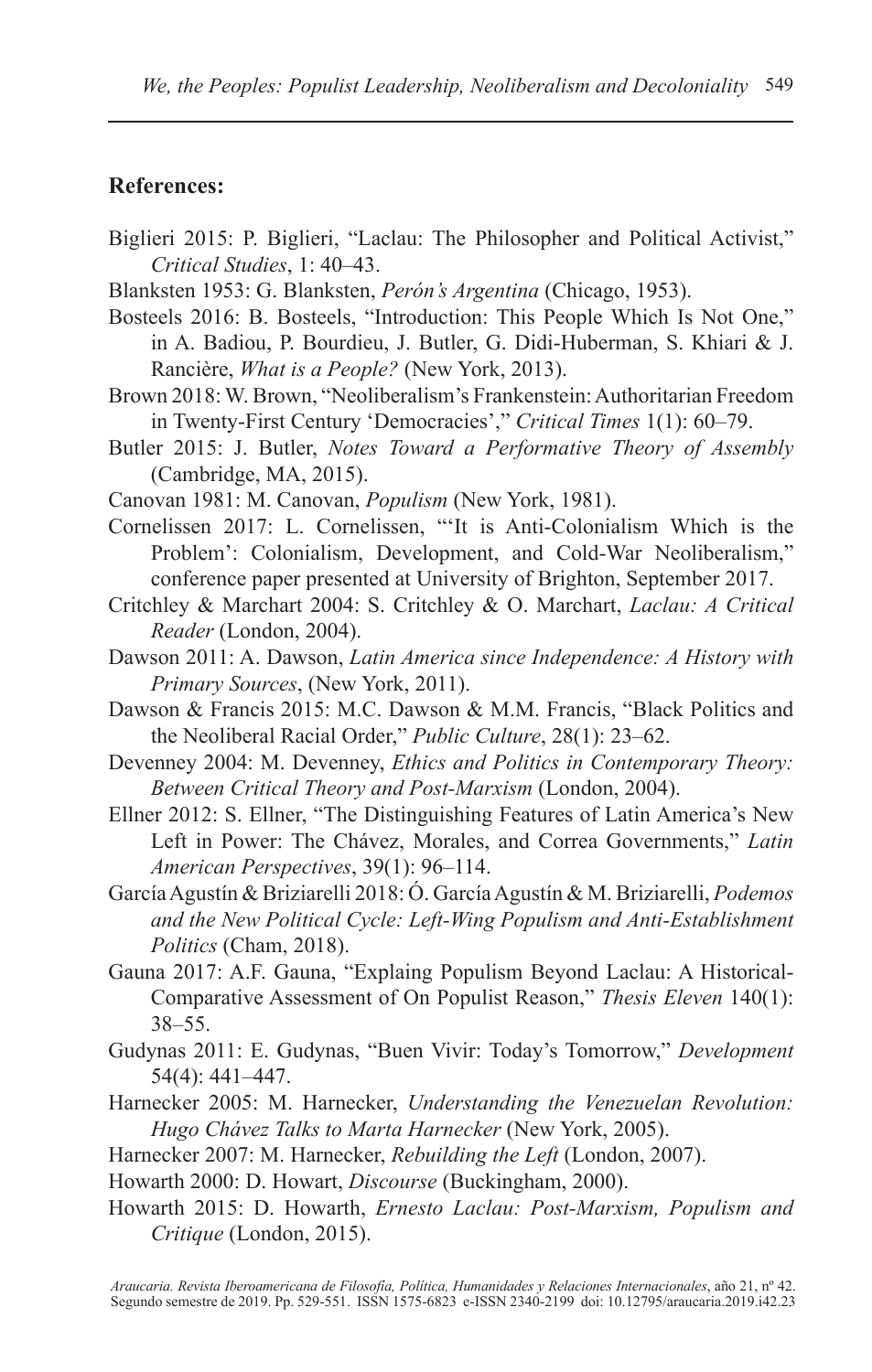- Issar 2019: S. Issar, "Theorising 'Racialised Primitive Accumulation': Settler Colonialism, Slavery and Racial Capitalism," conference paper presented at University of Brighton, January 2019.
- James 1988: D. James, "October 17th and 18th, 1945: Mass Protest, Peronism and the Argentine Working Class," *Journal of Social History*, 21(3): 441– 461.
- James 2000: D. James, *Doña María's Story: Life History, Memory, and Political Identity* (Durham, 2000).
- Kapoor 2013: N. Kapoor, "The Advancement of Racial Neoliberalism in Britain," *Ethnic and Racial Studies*, 36(6): 1028–1046.
- Katsambekis 2017: G. Katsambekis, "The Populist Surge in Post-Democratic Times: Theoretical and Political Challenges," *The Political Quarterly*, 88(2): 202–210.
- Laclau 1996: E. Laclau, *Emancipation(s)* (London, 1996).
- Laclau 2005a: E. Laclau, *On Populist Reason* (London, 2005).
- Laclau 2005b: E. Laclau, "Populism: What's in a Name?," in F. Panizza, ed.: *Populism and the Mirror of Democracy* (London, 2005).
- Lewis 1980: P.H. Lewis, "Was Perón a Fascist? An Inquiry into the Nature of Fascism," *Journal of Politics*, 42(1): 242–256.
- López Maya & Panzarelli 2013: M. López Maya & A. Panzarelli, "Populism, Rentierism, and Socialism in the Twenty-First Century: The Case of Venezuela," in C. de la Torre & C.J. Arnson, eds.: *Latin American Populism in the Twenty-First Century* (Baltimore, 2013).
- Marchart 2007: O. Marchart, *Post-Foundational Political Thought: Political Difference in Nancy, Lefort, Badiou and Laclau* (Edinburgh, 2007).
- Mignolo 2011: W. Mignolo, *The Darker Side of Western Modernity: Global Futures, Decolonial Options* (Durham, 2011).
- Mouffe & Errejón 2016: C. Mouffe & Í. Errejón, *Podemos: In the Name of the People* (London, 2016).
- Mouffe 2005: C. Mouffe, "The 'End of Politics' and the Challenge of Rightwing Populism," in F. Panizza, ed.: *Populism and the Mirror of Democracy* (London, 2005).
- Mouffe 2018: C. Mouffe. *For a Left Populism* (London, 2018).
- Panniza 2005: F. Panizza, "Introduction: Populism and the Mirror of Democracy," in: F. Panizza, ed.: *Populism and the Mirror of Democracy* (London, 2005).
- Panizza 2013: F. Panizza, "What Do We Mean When We Talk About Populism?," in C. de la Torre & C.J. Arnson, eds.: *Latin American Populism in the Twenty-First Century* (Baltimore, 2013).
- Page 1983: J. Page, *Perón: A Biography* (New York, 1983).
- Perón 1952: J.D. Perón, *Conducción Política* (Buenos Aires, 1952).